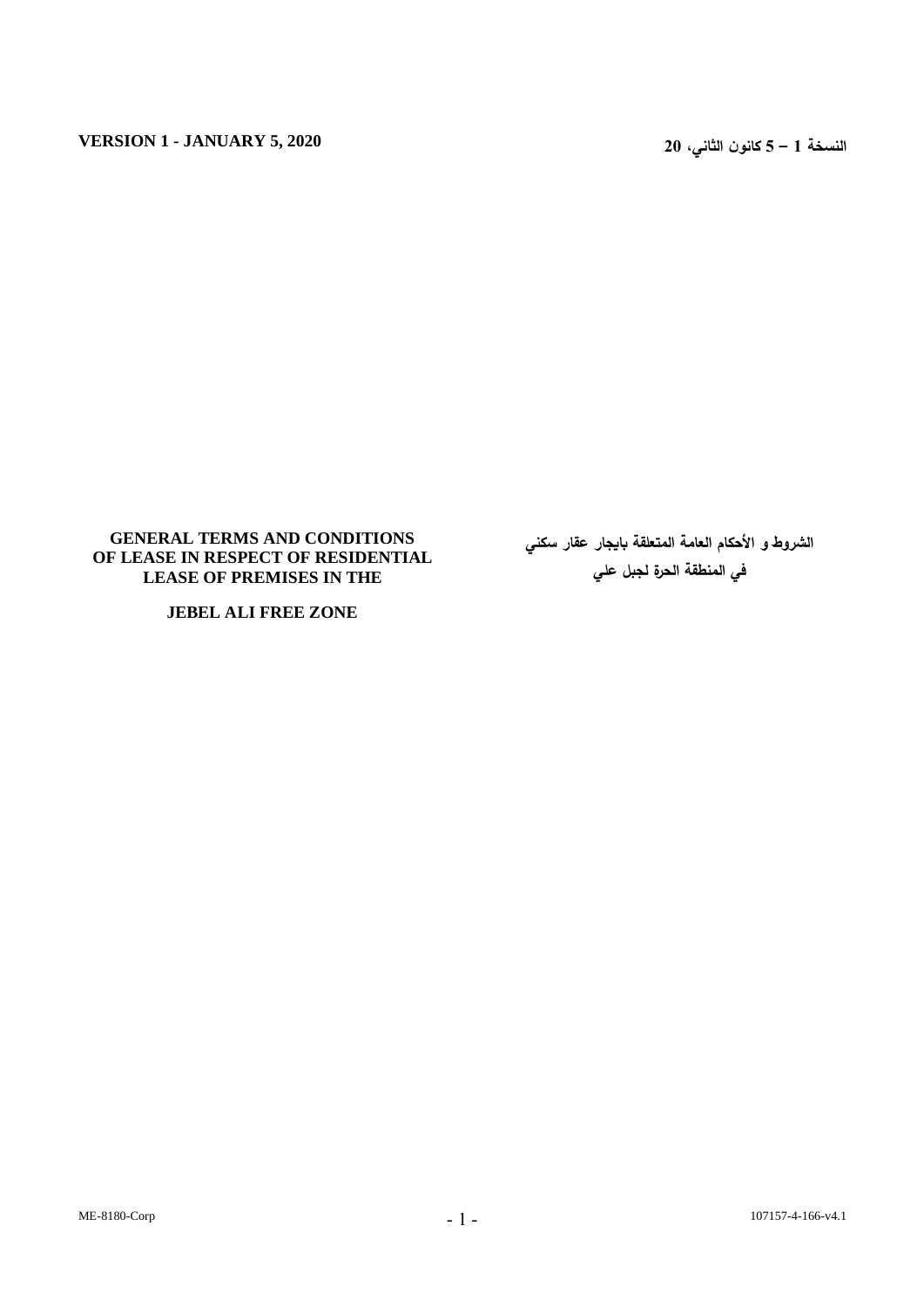# **المحتويات CONTENTS**

| <b>Clause</b>  |                                         | Page           | الصفحة         |                                               | المادة                  |
|----------------|-----------------------------------------|----------------|----------------|-----------------------------------------------|-------------------------|
| 1              | Definitions                             | 3              | 3              | التعاريف                                      | 1                       |
| $\overline{2}$ | Interpretation                          | 5              | 5              | التفسير                                       | $\overline{2}$          |
| 3              | Demise And Term                         | 6              | 6              | انتهاء الإيجار ومدته                          | $\overline{\mathbf{3}}$ |
| 4              | Rent                                    | 6              | 6              | قيمة الإيجار                                  | $\overline{4}$          |
| 5              | Daily Costs On Late Payments            | 6              | 6              | التكاليف اليومية المتعلقة بالدفعات المتأخر ة  | 5                       |
| 6              | <b>Utilities</b>                        | 7              | 7              | المر افق                                      | 6                       |
| 7              | Repairs                                 | 7              | $\overline{7}$ | الإصلاحات                                     | $\overline{7}$          |
| 8              | Yield Up                                | $\overline{7}$ | 7              | التسليم                                       | 8                       |
| 9              | With<br>Compliance<br>Lessor's          | 8              | 8              | الامتثال لإخطارات المؤجر                      | 9                       |
|                | <b>Notices</b>                          |                |                |                                               |                         |
| 10             | <b>Alterations</b>                      | 8              | 8              | التعدبلات                                     | 10                      |
| 11             | <b>External Appearance</b>              | 8              | 8              | المظهر الخارجي                                | 11                      |
| 12             | <b>Use Of Premises</b>                  | 9              | 9              | استخدام العقار المؤجر                         | 12                      |
| 13             | <b>Alienation Generally</b>             | 10             | 10             | التنازل على وجه العموم                        | 13                      |
| 14             | <b>Compliance With Laws</b>             | 10             | 10             | الامتثال للقوانين                             | 14                      |
| 15             | <b>Insurance Provisions</b>             | 11             | 11             | أحكام التأمين                                 | 15                      |
| 16             | Default Of Tenant                       | 12             | 12             | إخفاق المستأجر                                | 16                      |
| 17             | Quiet Enjoyment                         | 13             | 13             | التمتع المهادىء                               | 17                      |
| 18             | Exclusion Of Implied Covenants          | 13             | 13             | استبعاد الالتز امات الضـمنية المفر و ضــة مـن | 18                      |
|                | <b>By Lessor</b>                        |                |                | قبل المؤجر                                    |                         |
| 19             | Indemnity                               | 13             | 13             | التعويض                                       | 19                      |
| 20             | Representation                          | 14             | 14             | إقر ار ات                                     | 20                      |
| 21             | Reporting to Government Related         |                |                | تبليغ الجهات الحكومية المختصة                 | 21                      |
|                | Entities                                |                |                |                                               |                         |
| 22             | <b>Notices</b>                          | 14             | 14             | الاخطار ات                                    | 22                      |
| 23             | <b>Invalidity Of Certain Provisions</b> | 15             | 15             | بطلان بعض البنود                              | 23                      |
| 24             | Deposit                                 | 16             | 16             | قيمة التأمين                                  | 24                      |
| 25             | <b>Lease Renewal</b>                    | 16             | 16             | تجديد الإيجار                                 | 25                      |
| 26             | Miscellaneous                           | 17             | 17             | بنود متنوعة                                   | 26                      |
| Schedule 1     | <b>Rights And Easements Granted</b>     | 19             | 19             | الحقوق و الارتفاقات الممنوحة                  | الجدول 1                |
| Schedule 2     | <b>Exceptions And Reservations</b>      | 20             | 20             | استثناءات و تحفظات                            | الجدول 2                |
| Schedule 3     | Deposit                                 | 24             | 24             | قبمة التأمبن                                  | الجدول 3                |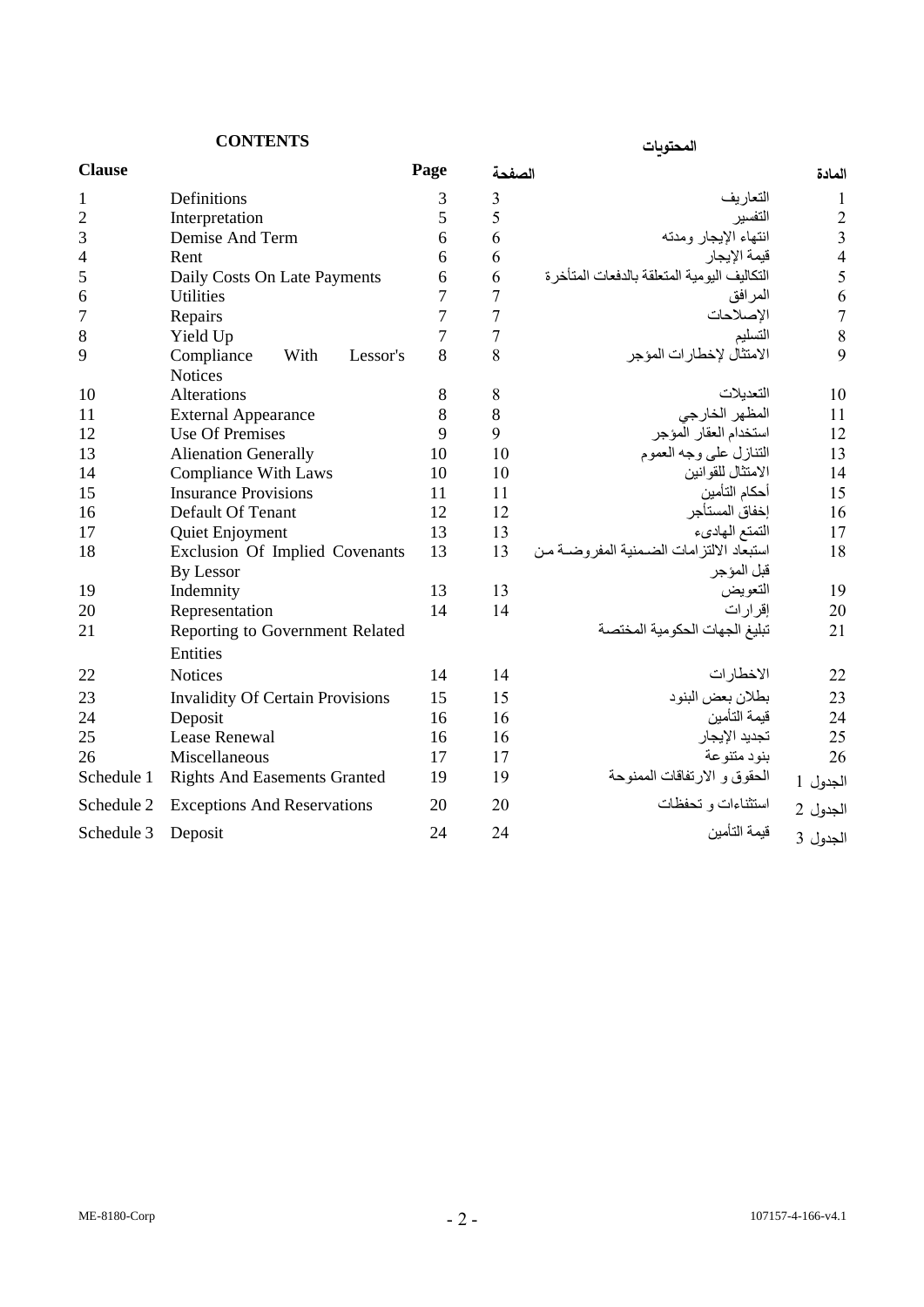## **GENERAL TERMS AND CONDITIONS OF لإليجار العامة واألحكام الشروط LEASE**

The Lessor leases the Premises to the Tenant throughout the Term on the following terms:

## **.1 التعاريف DEFINITIONS** 1.

In this Lease the following expressions shall have the following meanings:

"**Adjoining Property**" means all parts of the Building (other than the Premises) and any land and/or buildings adjoining or neighboring the Building not let to the Tenant.

"**Authority**" means the Jebel Ali Free Zone Authority, an authority establishment pursuant to Decree No. (1) of 1985 of the Emirate of Dubai. "**المبنى**" يحمل نفس المعنى المسند إليه في اتفاقية اإليجار. in it to ascribed meaning the have shall" **Building**" the Lease Agreement.

ascribed to it in the Lease Agreement.

"**Common Areas**" means any areas of the Building and the Free Zone from time to time designated by the Lessor for common use and enjoyment by the tenants and occupiers of the Building and the Free Zone.

"**Conduits**" means all existing and future drains, pipes, gutters, sewers, ducts, mains, subways, cables, conduits, flues and any other conducting media whatsoever.

"**Daily Costs**" shall have the meaning ascribed to it in the Lease Agreement.

"**Deposit**" shall have the meaning ascribed to it in the Lease Agreement.

Clause 5.3.

in the Lease Agreement.

"**Final Payment**" means the final payment due from the Tenant to the Lessor prior to expiry of the Term which shall include (without limitation) any balancing payment in respect of the Supplementary Rent pursuant to Clause 4.2 and any other any outstanding sum due to the Lessor pursuant to this Lease.

"**Free Zone**" means Jebel Ali Free Zone, Dubai designated as such pursuant to Decree No. 1 of 1980 in Dubai.

"**Free Zone Rules**" means the free zone rules issued by the Authority for the regulation of the Free Zone as revised and superseded from time to time.

"**Government Related Entity**" means any government or any department, commission, board, agency, committee, authority (including the

يقوم المؤجر بتأجير العقار للمستأجر طوال مدة اإليجار بناء على الشروط التالية:

يكون للعبارات الموضحة أدناه والمذكورة في هذا الإيجار المعاني التالية: "**العقار المجاور**" يعني كافة أجزاء المبنى ) باستثناء العقار المؤجَر ) وأي أرض و/أو مباني مجاورة أو قريبة من المبنى وغير مؤجرة للمستأجر.

"**السلطة**" هي سلطة المنطقة الحرة لجبل علي، والتي أنشأت بموجب المرسوم رقم )1( لعام 1985 الصادر عن إمارة دبي.

"**تاريخ البدء**" يحمل نفس المعنى المسند إليه في اتفاقية اإليجار. meaning the have shall" **Date Commencement**"

"**المساحات المشتركة**" تعني أقساماً في المبنى وفي المنطقة الحرة يخصصها المؤجر من وقت آلخر لالستخدام المشترك ولتمتّع كافة المستأجرين و الشاغلين في المبنى وفي المنطقة الحرة.

"**القنوات**" يقصد بها جميع المصاريف واألنابيب و المزاريب والمجاري و المواسير والفتحات واألنابيب الرئيسية والكابالت والقنوات و المداخن الموجودة والمستقبلية و أية قنوات موصلة أخرى مهما كان نوعها. "**التكاليف اليومية**" تحمل نفس المعنى المسند إليها في اتفاقية الإيجار .<br>"**قيمة التأمين"** تحمل نفس المعنى المسند إليها في اتفاقية الإيجار .

"**Excess**" shall have the meaning ascribed to it at .5.3 البند في إليه المسند المعنى نفس يحمل" **الفائض**"

"**تاريخ االنتهاء**" يحمل نفس المعنى المسند إليه في اتفاقية اإليجار. it to ascribed meaning the have shall" **Date Expiry**"

"**الدفعة النهائية**" هي آخر دفعة مستحقة من المستأجر للمؤجر قبل انتهاء مدة الإيجار والّتي تشمل (دون حصر) المبالغ المتبقية من بدل الإيجار الإضافي الوارد في البند 4.2 وكل المبالغ الأخرى المستحقة الدفع للمؤجر بموجب هذا اإليجار.

"**المنطقة الحرة**" تعني المنطقة الحرة لجبل علي في دبي، و التي أنشأت بموجب المرسوم رقم 1 لعام 1980 في دبي.

"**قواعد المنطقة الحرة**" تعني قواعد المنطقة الحرة الصادرة عن السلطة والتي تنظم المنطقة الحرة، وتعديالتها والنصوص الناسخة لها من وقت آلخر. "**الجهة الحكومية المختصة** " يقصد بها أي حكومة أو دائرة أو مفوضية أو مجلس أو وكالة أو لجنة أو سلطة (بما في ذلك سلطة المنطقة الحرة) أو وحدة شبه حكومية في دولة الإمارات العربية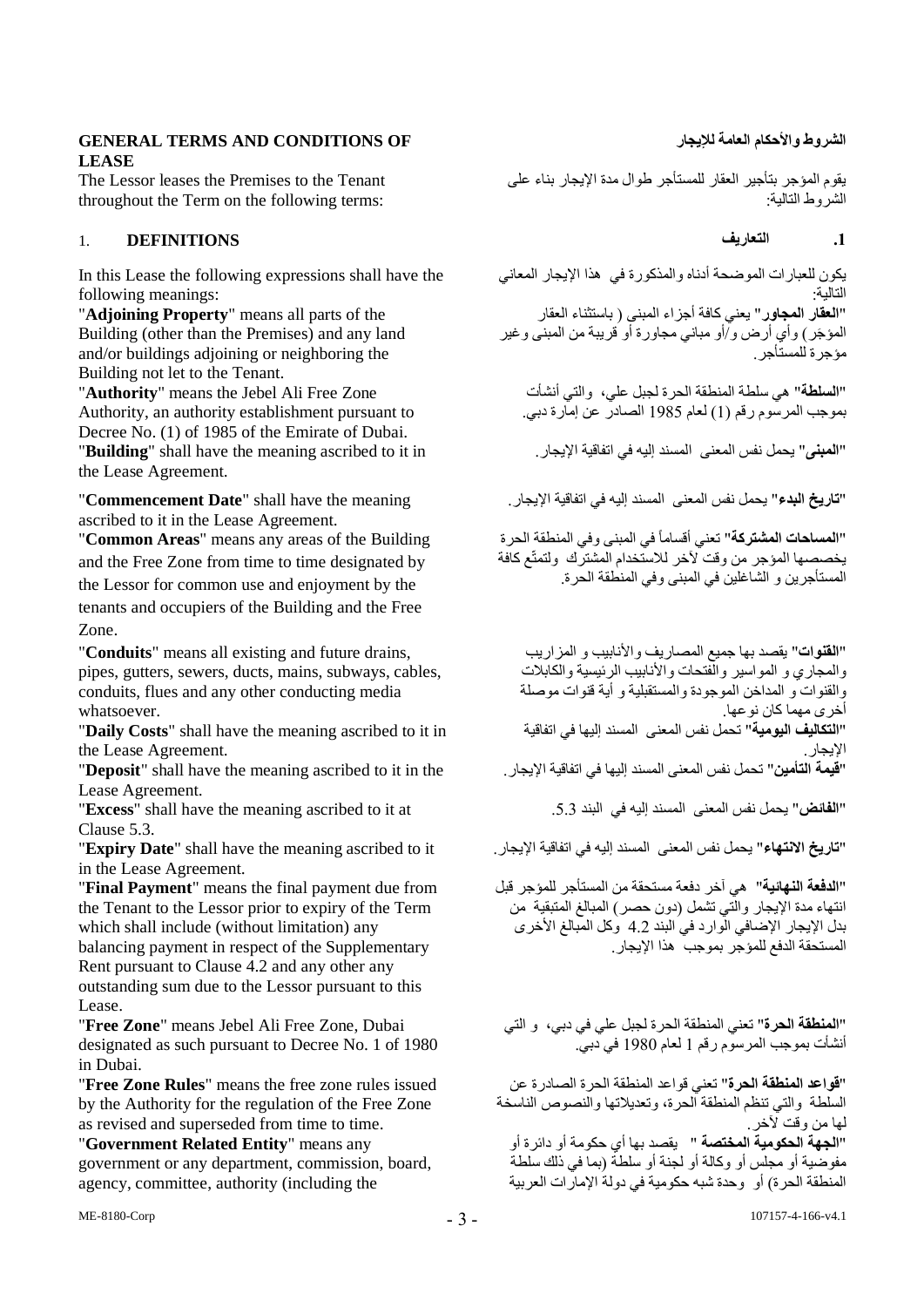Arab Emirates and includes their respective appointed consultants.

"**Insured Risks**" means (to the extent that any of the same are insurable in the Free Zone insurance market at reasonable cost and on reasonable terms) fire, storm, tempest, flood, earthquake, lightning, explosion, impact, aircraft (other than hostile aircraft) and other aerial devices and articles dropped from them, riot, civil commotion and malicious damage, bursting or overflowing of water tanks, apparatus or pipes, and such other risks as the Lessor may, in its discretion from time to time, determine.

"**Laws**" means the laws, proclamations, orders, rules, by-laws, decrees and regulations applicable in the Free Zone including but not limited to the Free Zone Rules or such other regulations made by the Lessor or the Authority or any other competent authority and any building, planning and environmental laws as amended from time to time.

"**this Lease**" means together the lease agreement and these General Terms and Conditions of Lease together with any schedules or annexures forming part of these General Terms and Conditions of Lease. "**Lease Agreement**" means the Lease Agreement entered into by the Lessor and the Tenant relating to

the Premises.

Lease Agreement.

"**License**" means the license(s) obtained by the Tenant to permit the Tenant to undertake the Permitted Use in the Premises issued by or on behalf of the Authority or such other competent authority from time to time.

"**Occupier**" means the Tenant or any of their representative agents, invitees, licensees, visitors or contractors.

"**Permitted Use**" means residential use for the total number of permitted Occupiers only as specified in the Lease Agreement.

the Lease Agreement.

Lease Agreement.

"**Social and/or Communal Works Fund**" means any infrastructure or other works being of benefit to the Free Zone community of workers and/or residents.

ME-8180-Corp "**Supplementary Rent**" means the amount shown on the Lease Agreement comprising a component of the Rent, being a fair and reasonable proportion of the sums which the Lessor pays from time to time for insuring the Building against the Insured Risks and all sums which the Lessor pays from time to time for insuring against the loss of the Rent.

المتحدة ويشمل ذلك المستشارين المعينين من قبل تلك الجهات. United the of unit governmental-quasi or) Authority

"**المخاطر المؤ ّمنة**" تعني )تلك المخاطر التي تدخل في حدود ما يمكن تأمينه في سوق التأمين الخاص بالمنطقة الحرة بتكلفة معقولة وبشروط معقولة) الحرائق، و العواصف، و الأعاصير، و الفيضانات، و الزالزل، و الصواعق ، و االنفجارات، و االرتطام، و الطائرات (غير الطائرات المعادية) والمركبات الجوية الأخرى والأجسام التي تسقط منها، والشغب والاضطر ابات المدنية والتخريب المتعمد، و انفجار أو فيضان خزانات أو معدات أو أنابيب المياه وكافة المخاطر األخرى المشابهة التي يحددها المؤجر، من وقت آلخر، وفق تقديره الخاص.

"**القوانين**" تعني القوانين والتصريحات واألوامر والقواعد واألنظمة الداخلية والمراسيم واالنظمة السارية في المنطقة الحرة، والتي تشمل دون حصر، قواعد المنطقة الحرة أو أية أنظمة أخرى تصدر عن المؤجر أو عن السلطة أو عن أية سلطة مختصة أخرى بما فيها أي قوانين بناء وتخطيط وقوانين بيئية و تعديالتها من حين لأخر .

"**هذا اإليجار**" يعني اتفاقية اإليجار وهذه الشروط و األحكام العامة للإيجار معاً إضافة إلى الجداول والملاحق التي تشكل جزءاً من هذه الشروط و األحكام العامة لإليجار.

"**اتفاقية اإليجار**" تعني اتفاقية اإليجار المبرمة فيما بين المؤجر والمستأجر فيما يتعلق بالعقار المؤجر.

"**Lessor**" shall have the meaning ascribed to it in the .اإليجار اتفاقية في إليه المسند المعنى يحمل" **المؤجر**"

"**الترخيص**" يعني الترخيص أو التراخيص التي يحصل عليها المستأجر والتي تسمح له باستخدام العقار المؤجر بالشكل المسموح به. وتصدر تلك التراخيص عن أو بالنيابة عن السلطة أو أي سلطة مختصة أخرى من وقت آلخر.

"**الشاغل**" يعني المستأجر أو أي من الوكالء الممثلين له أو من يدعوهم أو يرخص لهم أو زواره أو مقاولوه.

"**االستخدام المسموح به**" يعني االستخدام السكني من قبل العدد المسموح به من الأشخاص حسبما هو محدد في اتّفاقية الإيجار فقط.

"**العقار المؤجر**" يحمل نفس المعنى المسند إليه في اتفاقية اإليجار. in it to ascribed meaning the have shall" **Premises**"

"**قيمة الإيجار**" يحمل نفس المعنى المسند إليه في اتفاقية الإيجار "Rent" shall have the meaning ascribed to it in the

"**صندوق األشغال االجتماعية و/أو المشتركة**" يعني كل أعمال البنى التحتية أو الأعمال الأخرى التي تعود بالمنفعة على جماعة العاملين و/أو المقيمين في المنطقة الحرة.

"**قيمة اإليجار اإلضافي**" القيمة الظاهرة في اتفاقية اإليجار والتي تشكل جزءاً من قيمة الإيجار، ويعتبر نسبّة عادلة ومنطقية من ً المبالغ التي يدفعها المؤجر من وقت لأخر لتأمين المبنى ضد المخاطر المؤ ّمنة وكافة المبالغ التي يدفعها المؤجر من وقت آلخر للتأمين ضد خسار ة بدل الإيجار .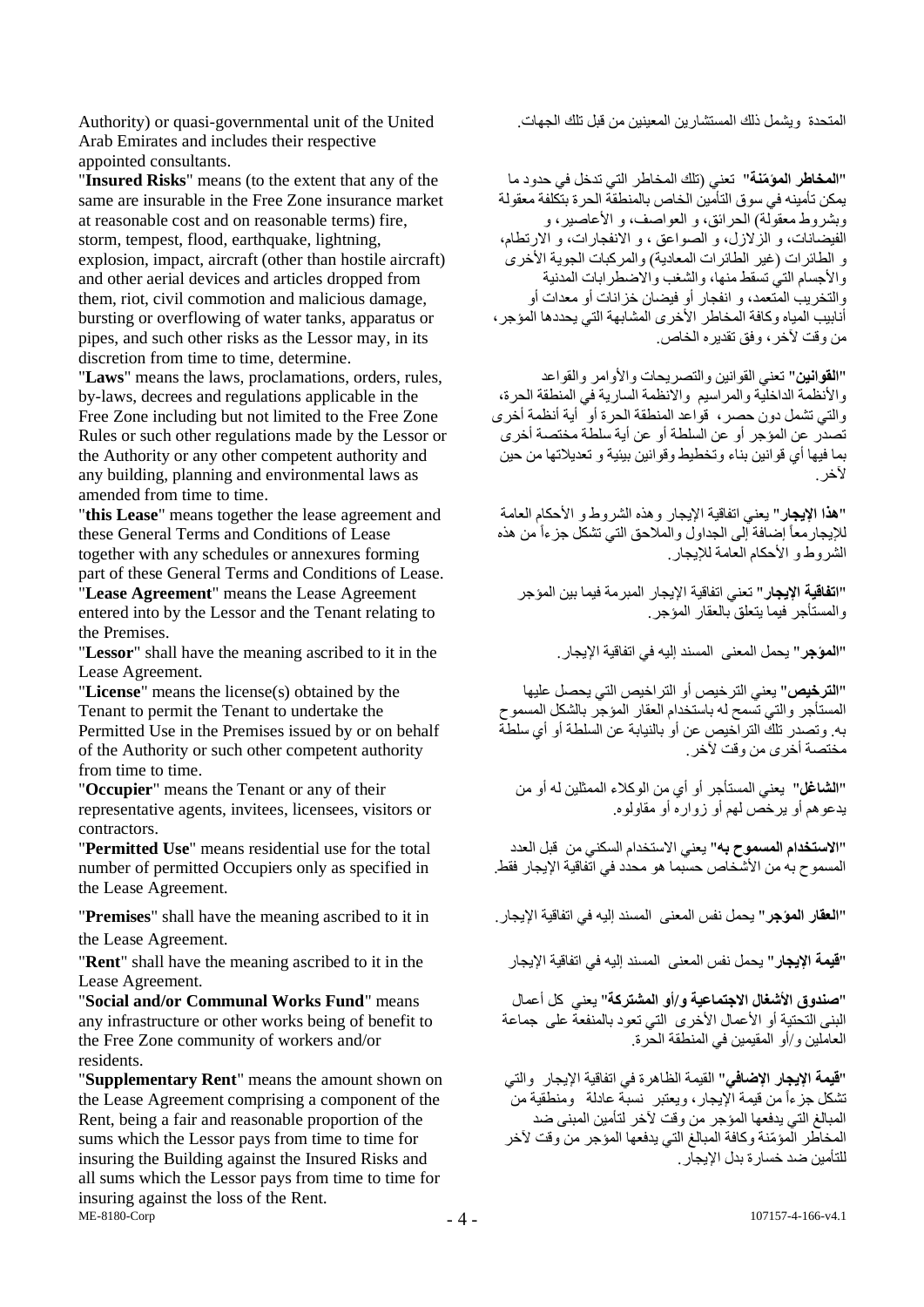"**Tenant**" shall have the meaning ascribed to it in the .اإليجار اتفاقية في إليه المسند المعنى نفس يحمل" **المستأجر**" Lease Agreement.

Lease Agreement.

"**Utilities**" means telephone, other telecommunication services and such other communication services and supplies of whatsoever nature excluding (for avoidance of doubt) electricity, water and sewerage services.

## **.2 التفسير INTERPRETATION** 2.

The headings in this Lease do not affect its construction and in this Lease:

(a) any covenant by the Tenant not to do any act or thing shall include an obligation not to permit or suffer such act or thing to be done;

(b) the words "include" and "including" shall be deemed to be followed by the words "without limitation";

(c) any reference to the right of the Lessor to have access to, or to enter, the Premises shall be construed as extending to any mortgagee of the Lessor and to all persons authorised by them, including agents, professional advisers, contractors, workmen and others;

(d) any requirement that the Tenant must obtain the approval or consent of the Lessor in respect of any matter mentioned in this Lease includes a requirement that such approval or consent shall be by way of deed;

(e) any references in this Lease to the Lessor include reference to any of its authorised agents to whom it may delegate any of its responsibilities; and (f) all dates herein shall be construed with reference to and in accordance with the Gregorian Calendar.

## **.3 انتهاء اإليجار ومدته TERM AND DEMISE** 3.

3.1 The Term under this Lease shall commence from the Commencement Date and end on the Expiry Date, subject to earlier termination in accordance with the terms of this Lease.

3.2 In consideration of the Rent, covenants and agreements contained in this Lease which are to be paid and performed by the Tenant, the Lessor leases the Premises to the Tenant from and including the Commencement Date for the Term.

3.3 The Tenant confirm that (i) it has inspected the Premises on or before the Commencement Date; and (ii) it accepts the Premises as an "as is where is" basis

" **مدة االيجار**" تحمل نفس المعنى المسند إليها في اتفاقية اإليجار. the in it to ascribed meaning the have shall" **Term**"

**"إ.ع.م"** يقصد بها دولة اإلمارات العربية المتحدة .Emirates Arab United means" **UAE**" "**المرافق**" تعني الهاتف وغيرها من خدمات االتصاالت وخدمات وتجهيز ات الاتصال الأخرى مهما كانت طبيعتها، الا انها لا تشمل خدمات الكهرباء والماء والصرف الصحي.

ال يكون للعناوين المذكورة في هذا اإليجار تأثير على تفسيره، كما وأنه في هذا اإليجار الماثل:

)أ( أي التزام من قبل المستأجر بعدم القيام بأي تصرف أو فعل يتضمن أيضاً التزامه بعدم السماح بذلك التصرف أو الفعل؛

)ب( إن عبارة "يشمل" وعبارة "بما في ذلك" تعتبر متبوعة بعبارة "دون حصر"؛

)ج( إن أي إشارة لحق المؤجر بالوصول إلى أو بالدخول إلى العقار المؤجر تُفسر على أنها تشمل كل راهن دائن للمؤجر وكافة األشخاص المخولين من قبل أي منهم بما في ذلك الوكالء والمستشارون المهنيون والمقاولون والعاملون وغيرهم؛

)د( أي شرط يوجب على المستأجر الحصول على موافقة أو إذن المؤجر فيما يتعلق بأي من األمور المذكورة في هذا اإليجار، فإن ذلك يشمل وجوب صياغة تلك الموافقة أو اإلذن في محرر كتابي ؛

)ه( أي إشارة للمؤجر في هذا اإليجار تنطبق أيضاً على أي من وكالئه المخولين من قبله والذين قد يفوةهم بأي من مسؤولياته؛ و

)و( تحتسب كافة التواريخ المذكورة في هذا اإليجار باالستناد إلى التقويم الميالدي.

3.1 تبدأ مدة هذا اإليجار من تاريخ البدء وتنتهي في تاريخ االنتهاء، وذلك ما لم يتم إنهاء اإليجار قبل ذلك وفقاً لشروط اإليجار.

3.2 يقوم المؤجر بتأجير العقار للمستأجر للفترة التي تبدأ من تاريخ البدء و حتى انتهاء مدة اإليجار وذلك لقاء قيمة اإليجار وااللتزامات واالتفاقات المنصوص عليها في هذا اإليجار.

3.3 يؤكد المستأجر أنه (1) عاين العقار في تاريخ البدء أو قبله؛ و)2( ووافق على العقار بحالته التي هو عليها في تاريخ البدء؛ و)3( يقر بمالءمة العقار بحالته التي هو عليها في تاريخ البدء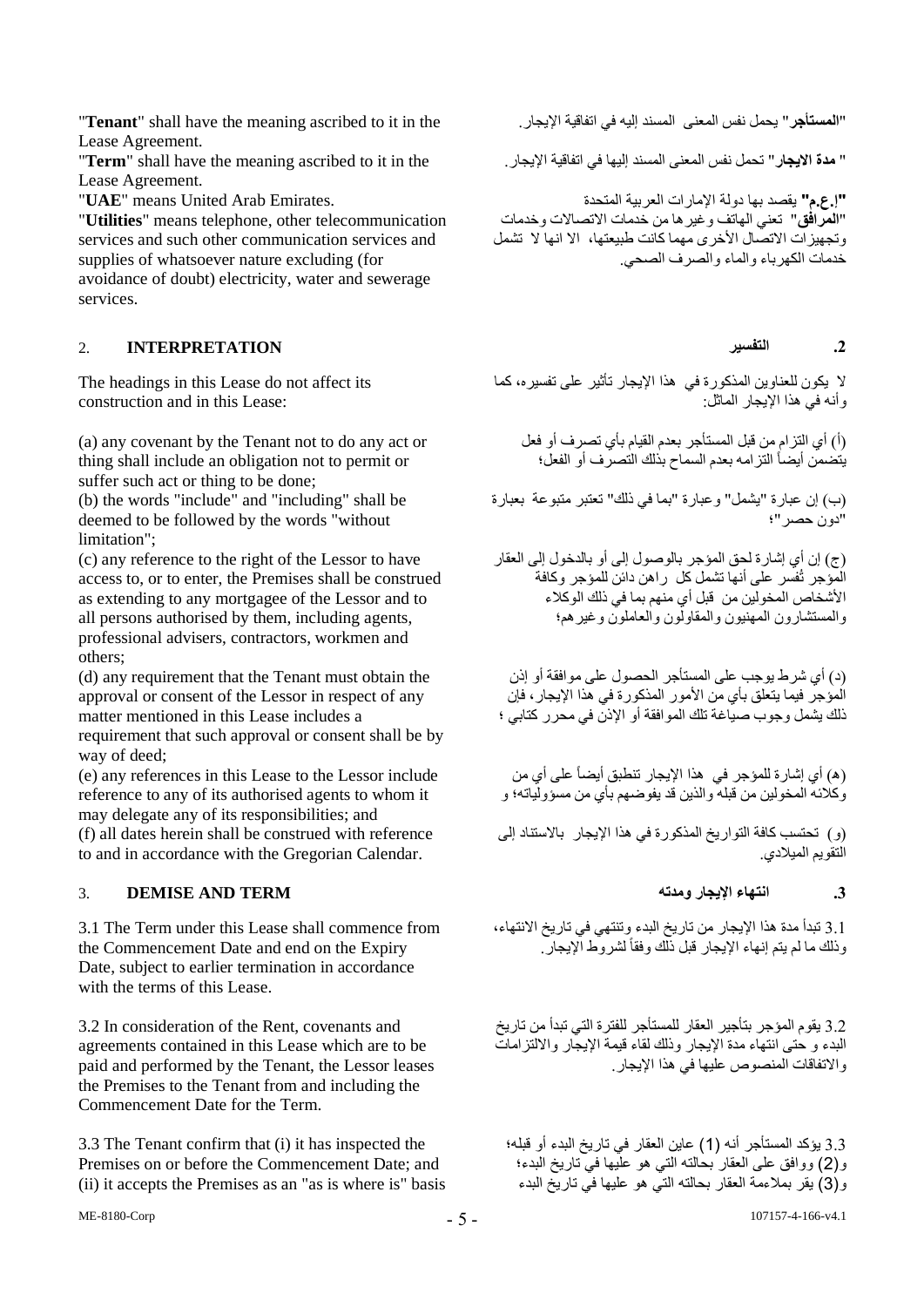on the Commencement Date; (iii) the Premises in its .به المسموح االستخدام لغرض current state and condition on the Commencement Date is fit for purpose for the Permitted Use.

4.1 The Tenant covenants to pay to the Lessor at all times during the Term, in a manner so that the Lessor shall receive full value in cleared funds, the Rent. The Rent shall be payable by the Tenant annually in advance on either the date of this Lease or the Commencement Date, whichever is the later.

4.2 If at the end of each year under this Lease, the Tenant's actual proportion of the insurance is greater than the amount of Supplementary Rent, the Tenant shall pay the difference between the Tenant's actual proportion of the cost of insurance and the Supplementary Rent as part of the Final Payment to the Lessor on the date being the later of the Expiry Date and the date falling five (5) days after notification from the Lessor that any such sum is owing.

4.3 The Tenant shall pay the Rent without any set-off or deduction and free and clear of taxes.

## **.5 التكاليف اليومية المتعلقة بالدفعات المتأخرة PAYMENTS LATE ON COSTS DAILY** 5.

5.1 The Tenant acknowledges that if it does not pay the Rent when due, the Lessor will necessarily impose costs (excluding any opportunity and funding costs) for everyday that such amounts remain outstanding.

5.2 Without prejudice to any other rights contained in this Lease or otherwise available to the Lessor, if any of the Rent (whether formally demanded or not) or any other sum of money payable to the Lessor by the Tenant under this Lease shall not be paid on the date due and in the manner specified, the Tenant shall pay the Daily Costs from and including the date when payment was due to the date of payment.

5.3 In the event that the total Daily Costs recovered by the Lessor exceed the Lessor's actual costs incurred by reason of late payment of the Rent (excluding any opportunity and funding costs) (the "**Excess**"), the Lessor shall pay the Excess to charity as the Lessor may choose in accordance with the principles of Sharia and/or Social and/or Communal Works Fund.

## **.6 المرافق UTILITIES** 6.

6.1 The Tenant shall pay all charges for all Utilities يقوم المستأجر بتسديد كافة رسوم المرافق التي يستهلكها ال

**.4 قيمة اإليجار RENT** 4.

 4.1 يتعهد المستأجر بسداد قيمة اإليجار للمؤجر طوال مدة اإليجار بحيث يستلم المؤجر كامل قيمة اإليجار بأموال صافية . تكون قيمة اإليجار مستحقة الدفع سنوياً و تسدد مقدماً إما بتاريخ هذا اإليجار أو تاريخ البدء، أيهما حل الحقا.ً

4.2 إذا كانت حصة المستأجر الفعلية من التأمين أكبر من مبلغ اإليجار اإلةافي في نهاية كل عام من هذا اإليجار ، يدفع المستأجر الفرق ما بين حصته الفعلية من تكلفة التأمين وقيمة اإليجار اإلةافي كجزء من الدفعة النهائية للمؤجر، وذلك إما في تاريخ الانتهاء أو اليوم الخامس بعد قيام المؤجر بإرسال إخطار باستحقاق أي مبلغ، أيهما يأتي آخرا.ً

4.3 يقوم المستأجر بسداد قيمة اإليجار دون أية مقاصة أو خصم و صـافي من أي ضـر ائب.

5.1 يقر المستأجر بأنه في حال عدم سداده لقيمة اإليجار عند استحقاقها، فإن المؤجر سوف يفرض نتيجةً لذلك تكاليفاً عن كل يوم يتأخر فيه سداد تلك المستحقات ، )غير شاملة أي تكاليف للفرص الفائتة و التمويل).

5.2 دون الإخلال بأي حقوق أخرى واردة في هذا الإيجار أو أية حقوق أخرى متاحة للمؤجر، فإنه في حال عدم سداد اإليجار )سواء تمت المطالبة به رسمياً أم لا) أو أية مبالغ أخرى مستحقة للمؤجر من المستأجر بموجب هذا اإليجار في تاريخ استحقاقها وبالشكل المحدد لسدادها، عندها يقوم المستأجر بسداد التكاليف اليومية ابتداء من تاريخ استحقاق الدفع حتى تاريخ الدفع.

5.3 في حال تجاوز مجموع التكاليف اليومية التي حصل عليها المؤجر التكاليف الفعلية التي تحملها المؤجر نتيجةً لتأخر سداد اإليجار )غير شاملة أي تكاليف للفرص الفائتة والتمويل )"**الفائض**"(، فسوف يقوم المؤجر بسداد الفائض للجمعية الخيرية الّتي يختار ها المؤجر وفقاً لمبادئ الشريعة الإسلامية و/أو إلى صندوق األشغال االجتماعية و/أو المشتركة.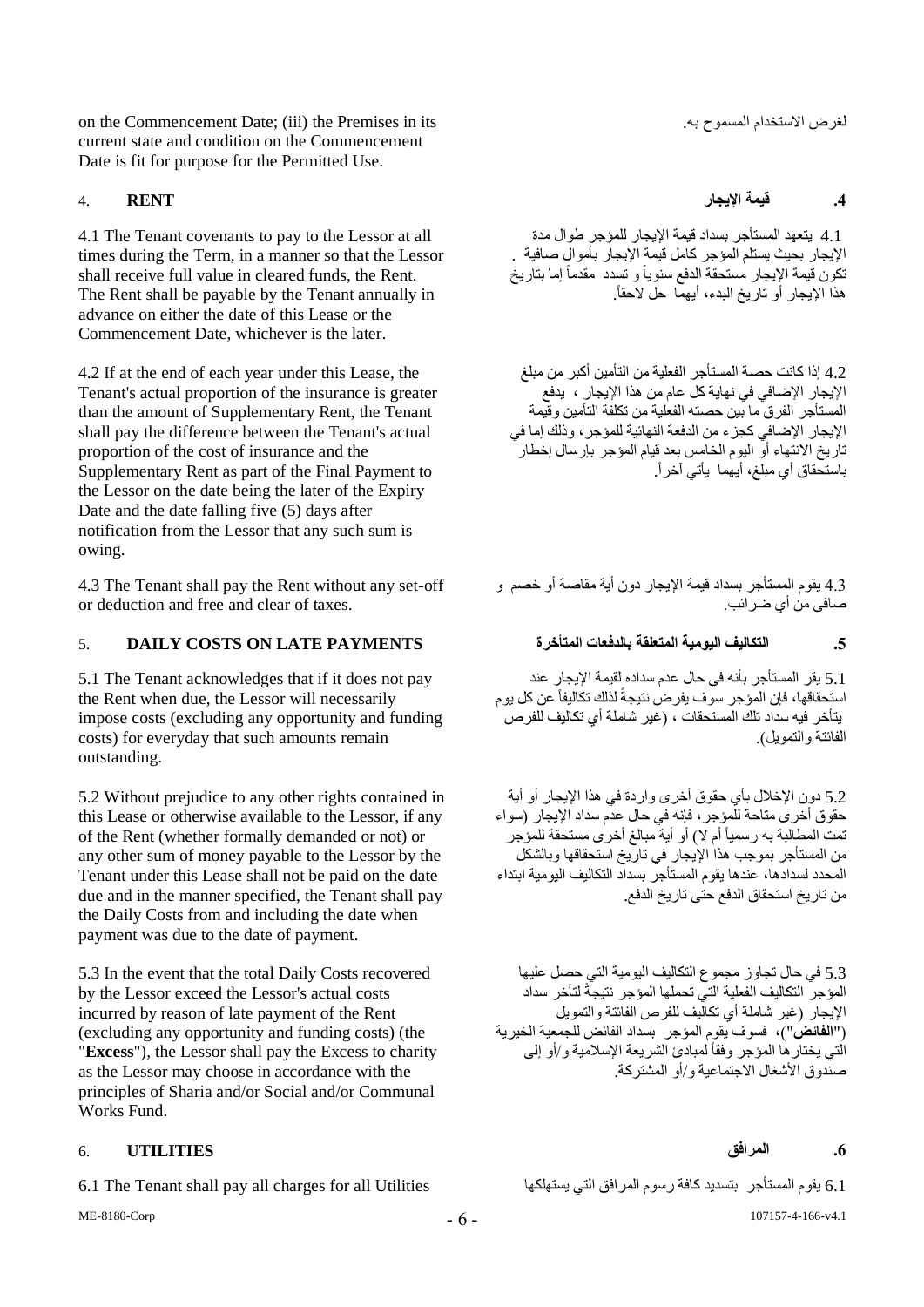consumed in the Premises, including any connection and hiring charges and perform and observe all present and future regulations and requirements of the utility companies.

6.2 The Tenant shall pay any additional charges and all existing and future local authority charges, taxes, assessments and other outgoings whatsoever which are now or may at any time during the Term be levied or assessed upon (or a fair proportion thereof (to be reasonably determined by the Lessor)) not covered by the Rent, which are levied or assessed upon, or payable in respect of, the use of the Premises by the Tenant.

6.3 The Tenant is required to liaise with the Lessor in order to acquire a post office box and arrange any required telecommunication connections (telephone, fax, internet connections, etc).

7.1 The Tenant has surveyed and investigated the Premises and accepts the state of repair of the Premises as it is at the date of this Lease and warrants and acknowledges that there are no defects that impair use of the Premises.

7.2 Subject to Clause 7.3 the Tenant shall maintain, clean and keep the Premises in good and substantial repair and condition.

7.3 There shall be excepted from the obligations contained in Clause 7.2 any damage caused by the Insured Risks save to the extent that payment of the insurance monies shall be withheld by reason of any act or default of the Tenant or any Occupier.

## <span id="page-6-0"></span>8. **YIELD UP التسليم .8**

8.1 Immediately prior to the Expiry Date or earlier determination of the Term, the Tenant, at its cost, shall:

> 8.1.1 remove from the Premises all of its belongings, any sign or writing of the Tenant or any Occupier of them and all Tenant's fixtures, fittings, furniture and effects;

8.1.2 replace any of the Lessor's fixtures and fittings which should be missing, damaged or destroyed, with new ones of similar kind and quality or (at the option of the Lessor) pay to the Lessor an amount equal to the cost of replacing any of them;

ME-8180-Corp

العقار المؤجر بما في ذلك أية رسوم توصيل وتأجير و يتعين على المستأجر االلتزام و التقيد بأية أنظمة أو متطلبات حالية أو مستقبلية لشركات المرافق.

6.2 يقوم المستأجر بسداد كافة الرسوم الإضافية والضرائب والضرائب المربوطة وغيرها من المصاريف الحالية والمستقبلية التي تفرضها أو تقيّمها السلطة المحلية في أي وقت وطوال مدة الإيجار (أو نسبة عادلة منها يقدرها المؤجر بشكل معقول) غير مشمولة في اإليجار والتي قد تُفرض أو تكون مقيّمة أو مستحقة فيما يتعلق باستخدام المستأجر للعقار المؤجر.

6.3 يتعين على المستأجر التنسيق مع المؤجر للحصول على صندوق بريدي وترتيب توصيل أية خدمات لالتصاالت )الهاتف، الفاكس، الانترنت، إلخ).

## **.7 اإلصالحات REPAIRS** 7.

7.1 قام المستأجر بفحص ومعاينة العقار المؤجر وقد قبل بالحالة التي هو عليها في تاريخ هذا اإليجار ، وهو يقر ويصرح بعدم وجود عيوب تمنع من استخدام العقار المؤجر.

7.2 وفقاً للبند 7.3، يقوم المستأجر بصيانة وتنظيف العقار والمحافظة عليه بحالة جيدة مع إجراء اإلصالحات الضرورية.

7.3 تستثنى من الموجبات الواردة في أحكام البند 7.2 أعاله األةرار التي تنشأ عن المخاطر المؤمنة إال إذا تم حجب أموال التأمين لأي سبب يرجع إلى تصرف أو تخلّف المستأجر أو أي شاغل للعقار المؤجر.

8.1 مباشرة قبل تاريخ االنتهاء أو أي تاريخ محدد على أن تنتهي المدة قبل أوانها بحلوله ، يقوم المستأجر وعلى نفقته الخاصة بما يلي: 8.1.1 إخالء العقار المؤجر من كافة المتعلقات وأي الفتات أو كتابات تخصه أو تخص أي شاغل تابع له إضافة إلّي أي تركيبات وتجهيزات وأثاث وممتلكات شخصية ؛

8.1.2 استبدال أي تركيبات وتجهيزات عائدة للمؤجر والتي فقدت أو تضررت بأخرى من نفس النوعية والجودة أو تسديد قيمة مساوية لكلفة استبدال أي منها )حسب ما يختاره المؤجر(؛

107157-4-166-v4.1 8.1.3 إزالة وإصالح آثار أي تعديالت أو إةافات أو تحسينات the by required otherwise unless 8.1.3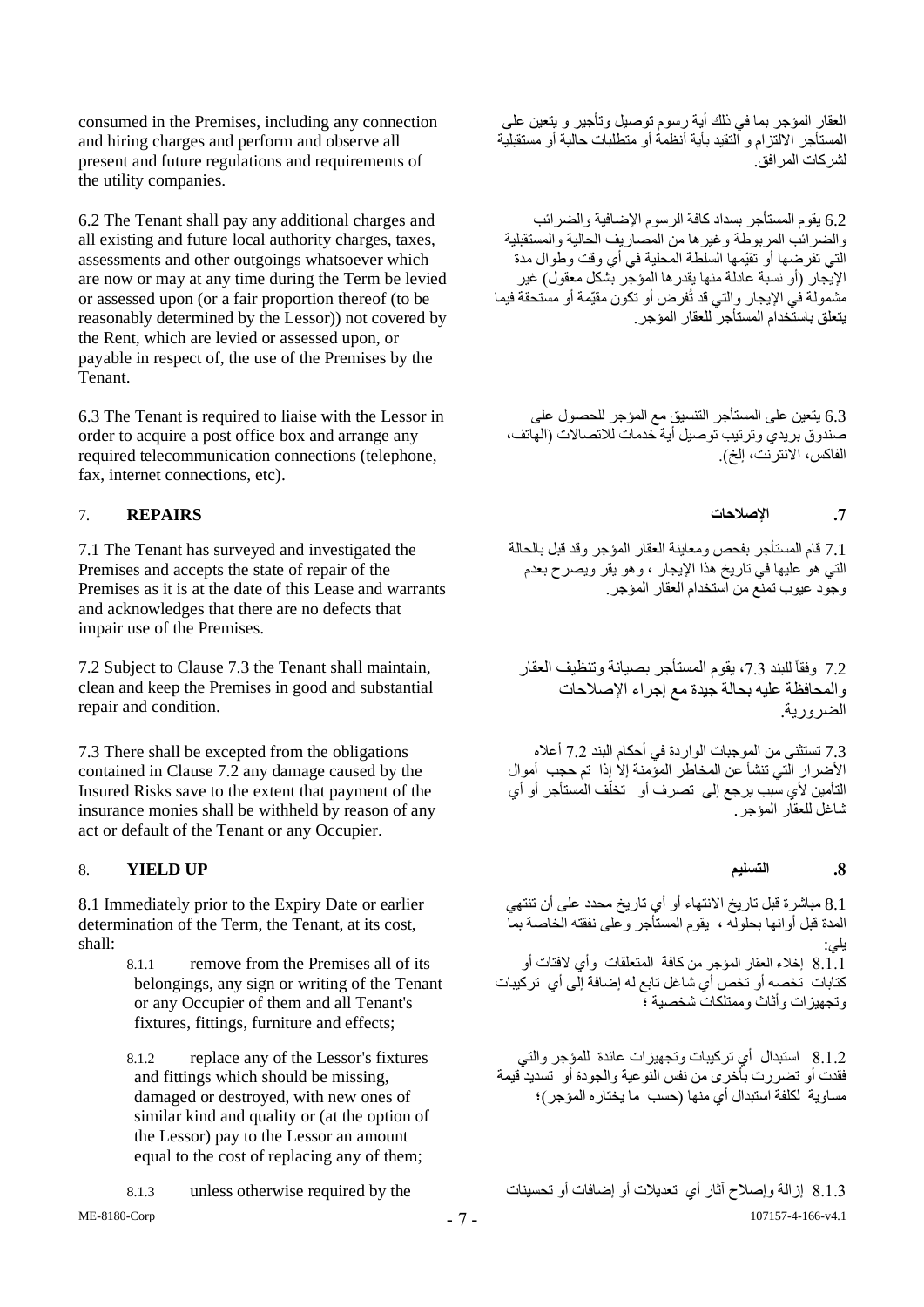Lessor, remove and make good any alterations, additions or improvements made to the Premises during the Term and reinstate the Premises to the condition in which they were in at the grant of this Lease;

8.1.4 yield up the Premises to the Lessor in accordance with the covenants by the Tenant contained in this Lease,

and the Tenant shall make good any actual damage caused as a result of the foregoing, to the Lessor's reasonable satisfaction.

8.2. If on the Expiry Date the Tenant has, in the Landlord's reasonable opinion, failed to comply with any of the Tenant's obligations in Clause 8.1, the Tenant shall pay to the Landlord Rent on a pro rata basis from the day following the Expiry Date up to and including the day that the Landlord has, in the Landlord's reasonable opinion, completed the reinstatement of the Premises to the standard required pursuant to Clause 8.1.

### <span id="page-7-0"></span>9. **COMPLIANCE WITH LESSOR'S المؤجر إلخطارات االمتثال .9 NOTICES**

9.1 Whenever the Lessor shall give written notice to the Tenant of any defects, wants of repair or breaches of covenant, the Tenant shall, within thirty (30) days of such notice, or sooner if so required by the Lessor, make good such defects or wants of repair and remedy the breach of covenant to the reasonable satisfaction of the Lessor.

9.2 If the Tenant shall fail within fifteen (15) days of such notice, or as soon as reasonably possible in the case of emergency, to commence and then diligently and expeditiously to continue to comply with such notice, the Lessor may enter the Premises and carry out any of the works and all actual costs and expenses incurred as a result shall be recoverable as rent in arrears.

## **.10 التعديالت ALTERATIONS** 10.

10.1 The Tenant shall not make any alterations or additions to the Premises or to any of the Lessor's fixtures or to any of the Conduits in the Premises or alter, cut into or remove any of the principal walls, floors, beams or columns of the Premises without the prior written consent of the Lessor and if granted, on such conditions as the Lessor requires.

تم إدخالها على العقار المؤجر أثناء مدة اإليجار وإعادة العقار إلى الحالة التي كان عليها في بداية هذا اإليجار إال إذا طلب المؤجر خالف ذلك.

8.1.4 تسليم العقار للمؤجر وفقأ للالتزامات التي تعهد بها المستأجر و المضمنة في هذا اإليجار.

و يتعين على المستأجر إصلاح الأضرار التي حدثت نتيجة لما سبق ذكره أعلاه بالشكل الذي ينال رضمي المؤجر على نحو معقول.

8.2 إذا أخفق المستأجر حسب االعتقاد المنطقي للمؤجر في أداء أي من التزاماته الواردة في المادة 8.1 بحلول تاريخ االنتهاء، ، فسوف يتحمل المستأجر بدالت اإليجار التي تصبح مستحقة للمؤجر على أساس تناسبي يومي ابتداء من اليوم التالي لتاريخ االنتهاء وحتى تاريخ انتهاء المؤجر من إصالح العقار المؤجر وإعادته إلى المعيار المطلّوب، حسب الاعتقاد المنطقي للمؤجر ، بموجب المادة 8.1.

9.1 متى ما قدم المؤجر إخطاراً خطياً للمستأجر بوجود عيوب أو حاجة لتصليحات أو حصول نقض لتعهداته تجاه المؤجر، يجب على المستأجر ، خلال ثلاثين (30) يوماً من تاريخ الإخطار أو خالل مدة أقصر إذا ما طلب المؤجر ذلك، إصالح تلك العيوب وإجراء التصليحات و الوفاء بتعهداته بالشكل الذي يرةي المؤجر على نحو معقول.

9.2 إذا أخفق المستأجر خالل خمسة عشر )15( يوماًمن تاريخ اإلخطار، أو في أسرع وقت ممكن في الحاالت الطارئة، في اتخاذ خطوات جدية و حثيثة نحو االمتثال لإلخطار ، فإنه يحق للمؤجر دخول العقار المؤجر وتنفيذ األشغال الالزمة على أن يتم استرداد رت -–ر -<del>--ربر وسب من سعين العلمات على ال</del>م بسترداد<br>كافة التكاليف والنفقات الفعلية التي تكبدها المؤجر جراء ذلك من المستأجر على شكل دفعات إيجار متأخرة.

10.1 ال يحق للمستأجر إدخال تعديالت أو إةافات على العقار المؤجر أو على أي من التركيبات العائدة للمؤجر أو على أي من القنوات الموجودة في العقار، كما ال يحق له تعديل أو قطع أو إزالة أي من الجدر ان أو الأرضيات أو الأعمدة الأساسية في العقار المؤجر دون الموافقة الخطية للمؤجر، وفي حال منح تلك الموافقة، يلتزم المستأجر بالشروط التي يضعها المؤجر بشأنها.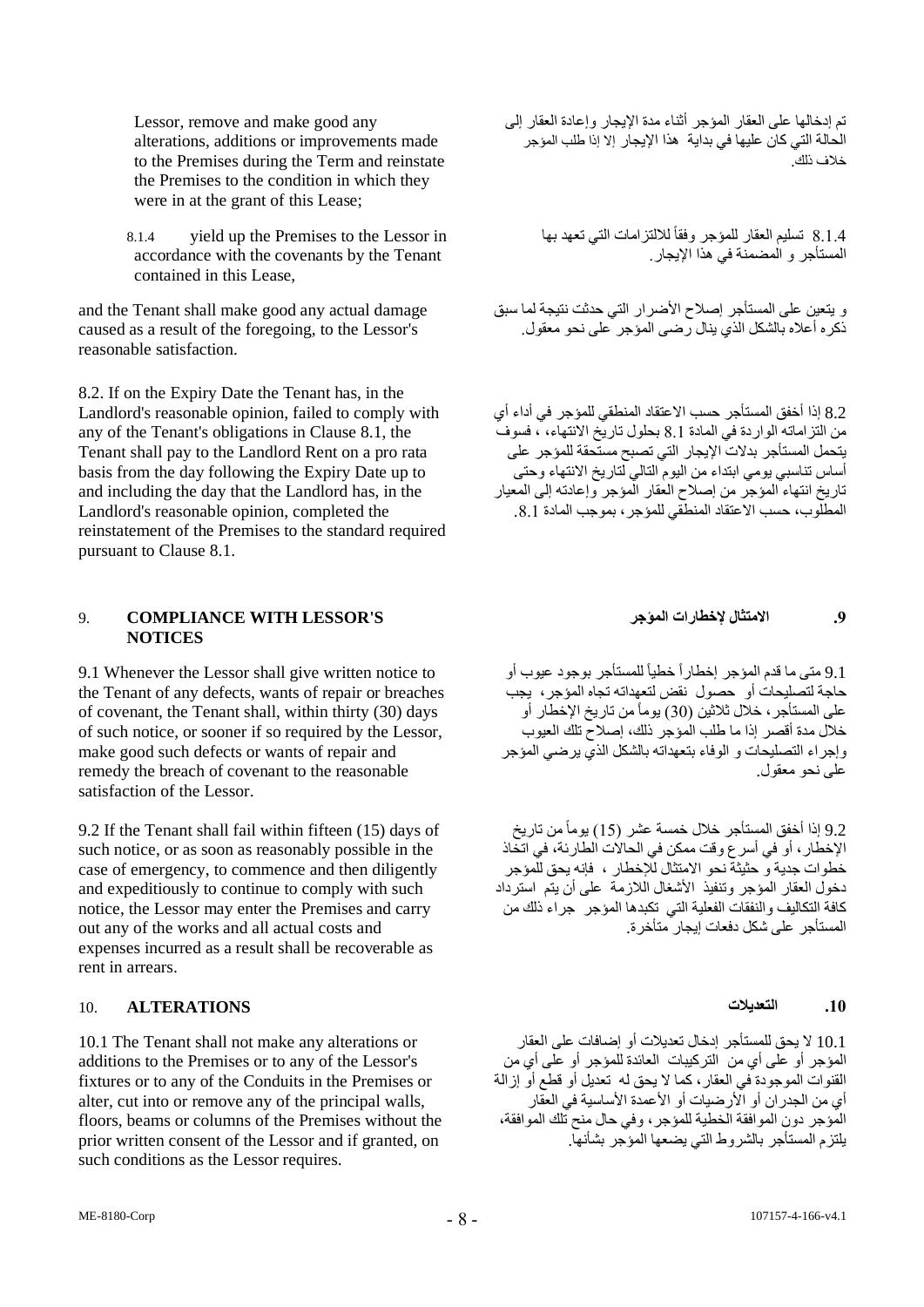10.2 Any Tenant alteration must be undertaken in accordance with the Free Zone Rules.

## **.11 المظهر الخارجي APPEARANCE EXTERNAL** 11.

The Tenant shall not display in the windows of the Premises so as to be seen from the exterior, any advertisement, poster, notice, flag, aerial, satellite or other sign or thing whatsoever.

### **.12 استخدام العقار المؤجر: PREMISES OF USE** 12.

- - 12.1.1 not use the Premises or any part of them except for the Permitted Use and shall notify the Lessor immediately if the Tenant ceases to occupy the Premises;

12.1.2 not load or unload vehicles except in the servicing areas or loading bays provided for such purpose;

12.1.3 not permitted more than the specified number of total permitted Occupiers (as specified in the Lease Agreement) to occupy the Premises;

12.1.4 not cause any obstruction in or around the Free Zone; and

12.1.5 at its expense and to the satisfaction of the Lessor undertake all necessary precautions to ensure that the Premises remain at all times free of rodents, insects, vermin and other animals and disease and shall, if necessary or instructed so to do by the Lessor, employ and pay pest exterminators to treat the Premises.

12.2.1 any purpose which is noisy, offensive, dangerous, illegal, immoral or a nuisance or causes damage or disturbance to the Lessor, the Common Areas, or any other tenant or occupant of any Adjoining Property or the Free Zone;

> 12.2.2 any auction, public or political meeting, public exhibition or public entertainment, show or spectacle or for betting, gambling, gaming or wagering; or as a betting office or as a club;

12.2.3 أي استخدام تجاري أو صناعي؛ أو industrial use; or; أي استخدام تجاري أو صناعي؛ أو  $12.2.3$ 

ME-8180-Corp

10.2 يتعين على المستأجر القيام بأي تعديالت وفق قواعد المنطقة الحرة.

ال يحق للمستأجر أن يضع على نوافذ العقار المؤجر أي إعالنات أو ملصقات أو لوحات أو أعالم أو هوائيات أو أطباق الستقبال إشارات فضائية أو أي لوحات أو أشياء أخرى يمكن رؤيتها من خارج العقار المؤجر مهما كانت.

12.1 يجب على المستأجر: :shall Tenant The 12.1 12.1.1 عدم استخدام العقار المؤجر أو أي جزء منه إال لالستخدام المسموح به وإخطار المؤجر على الفور في حال توقف المستأجر عن إشغال العقار المؤجر؛

> 12.1.2 عدم تحميل أو تفريغ المركبات إال في مناطق الخدمة أو أرصفة التحميل المخصصة لهذا الغرض؛

> 12.1.3 عدم تجاوز العدد المحدد من الشاغلين )كما هو محدد في اتفاقية اإليجار( المسموح لهم بالسكن في العقار المؤجر؛

12.1.4 عدم التسبب في إعاقة الحركة في أو حول المنطقة الحرة؛ و

12.1.5 أخذ كافة االحتياطات الالزمة لضمان خلو العقار المؤجر في كافة األوقات من القوارض والحشرات والهوام وغيرها من الحيوانات والأمراض وذلك على نفقته الخاصة وبالشكل الذي ير ضبي المؤجر ، كما يتعين عليه تكليف ودفع ر سوم خدمة شر كات مكافحة الحشرات لرش العقار المؤجر في حال طلب منه المؤجر ذلك.

12.2 لا يحق للمستأجر استخدام العقار المؤجر للأمور التالية: : :for Premises for: 12.2 The Tenant shall not use the Premises for 12.2.1 أي غرض يتسبب في اإلزعاج أو اإلهانة أو الخطر أو أي استخدامات غير شرعية أو ال أخالقية أو مؤذية للمؤجر أو المساحات العامة أو ألي مستأجر أو شاغل آخر في أي عقار مجاور أو في المنطقة الحرة؛

> 12.2.2 إجراء المزادات أو الاجتماعات العامة أو الأعمال السياسية أو المَعارض أو سبل ترفيه الجمهور أوِ إقامة أي عروض أو مناسبات أو مراهنات ولعب القمار أو الميسر أو كمكتب أو نادي للمراهنات؛

107157-4-166-v4.1 12.2.4 الطهي أو إعداد الطعام في غرف العمال أو غرف of preparation the for or cooking any 12.2.4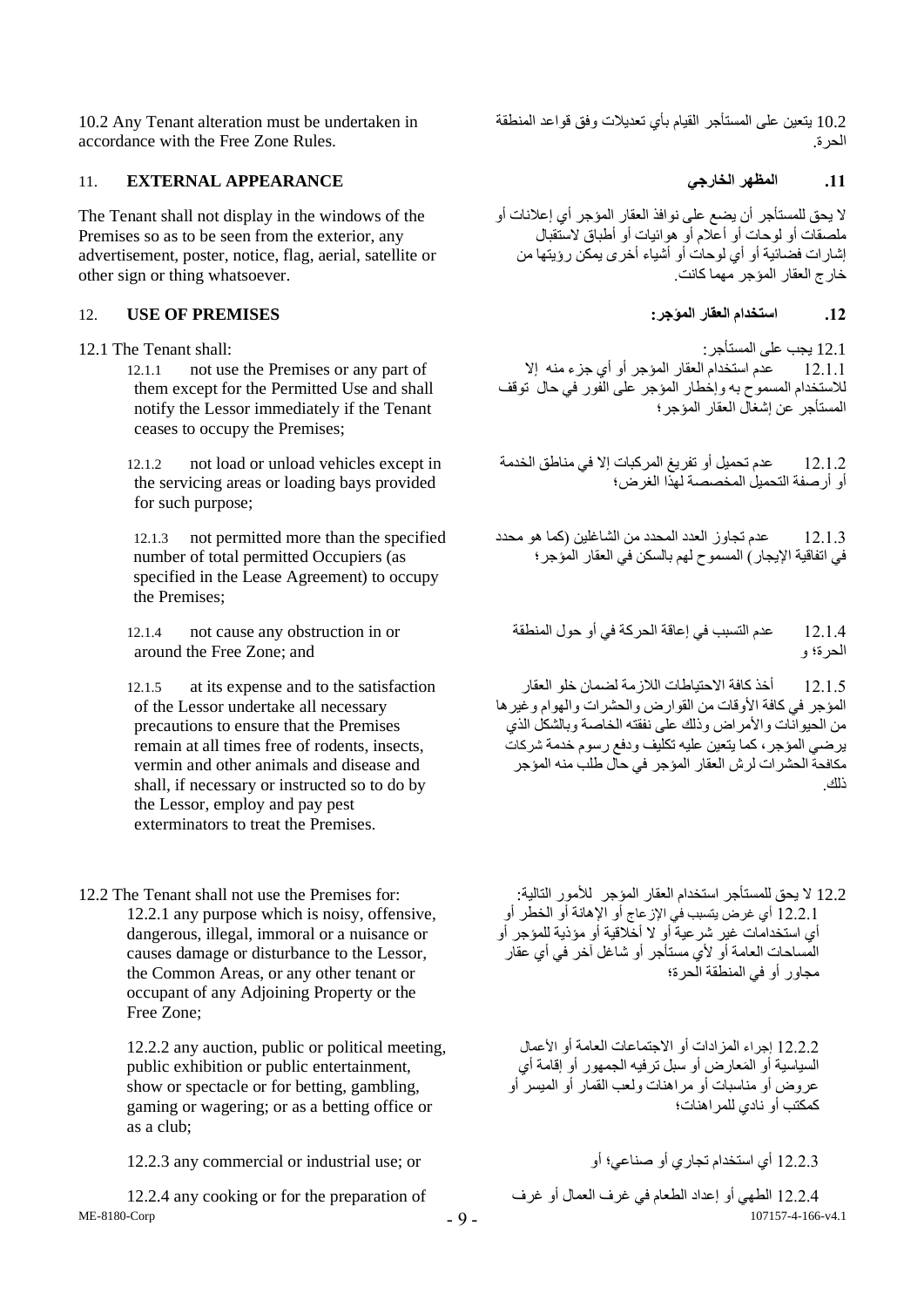food in the Labour Rooms or in the Junior .الموظفين صغار Staff Rooms.

12.3 The Tenant shall not allow any accumulation of rubbish on the Premises or any areas of the Free Zone or the Common Areas and shall ensure refuse from the Premises is removed to locations specified by the Lessor. The Tenant shall ensure that all refuse is sealed in polythene garbage bags before consignment. In the event of default by the Tenant the Lessor will remove such refuse at the Tenant's cost. The Tenant shall not transport rubbish by means of the lifts.

12.4 The Tenant shall obtain, maintain and pay for all requisite Licenses throughout the Term and in the event that the Tenant does not maintain such Licenses, the Lessor shall have the right to terminate this Lease forthwith on notice to the Tenant. On termination, the Tenant agrees that the Lessor shall be entitled to retain all sums paid in advance by the Tenant, without prejudice to the Lessor's rights under this Lease or those available at Law.

12.5 The Tenant shall not in any manner through its use and occupancy of the Premises:

> 12.5.1 do or bring in or onto the Premises anything which may place on the Premises any weight or strain in excess of that for which the Premises are designed to bear with due margin for safety;

12.5.2 cause the design loads for the Premises or the systems providing exhaust, heating, cooling, ventilation, electrical, life safety, water, sewer or other utility or safety services to the Premises (collectively, the "**Systems**") to be exceeded; or

12.5.3 adversely affect the Premises or the operation of the Systems in the Premises or cause deterioration or damage to the Premises or to the Systems.

## **.13 التنازل على وجه العموم GENERALLY ALIENATION** 13.

ME-8180-Corp 13.1 The Tenant shall not assign, charge, underlet or part with possession or share the occupation of, or permit any person to occupy, the whole or any part of the Premises except as may be expressly permitted by the Lessor (who shall have absolute discretion) and who may impose such conditions as the Lessor deems necessary (in its sole discretion) on granting consent. For the purpose of this clause 13.1, any

12.3 ال يحق للمستأجر السماح بتراكم القمامة في العقار المؤجر أو أية أماكن أخرى في المنطقة الحرة أو المساحات المشتركة وعليه .<br>التأكد من إز الّـة المخلفات من العقار المؤجر ونقلها إلى الأماكن المخصصة لها من قبل المؤجر .على المستأجر التأكد من وجود كافة أنواع المخلفات داخل أكياس محكمة من البوليثين قبل التخلص منها .في حال تخلف المستأجر عن القيام بذلك، سيقوم المؤجر بإزالة تلك المخلفات على نفقة المستأجر .ال يحق للمستأجر استخدام المصاعد لنقل القمامة.

 12.4على المستأجر الحصول والحفاظ على ودفع قيمة كافة التراخيص المطلوبة طوال مدة اإليجار، وفي حال عدم حفاظ المستأجر على تلك التراخيص، يحق للمؤجر إنهاء هذا اإليجار دون إخطار المستأجر. في حال اإلنهاء، يوافق المستأجر على أحقية .<br>المؤجر بالاحتفاظ بالمبالغ التي دفعها المستأجر مسبقاً دون االنتقاص من حقوق المؤجر الواردة في هذا اإليجار أو تلك المتاحة له قانونا.ً

12.5 ال يحق للمستأجر وبأي شكل من األشكال القيام بأي مما يلي أثناء إشغال العقار : 12.5.1 تنفيذ أو إدخال أي شيء على العقار المؤجر قد يؤدي إلى زيادة الحمل أو الضغط على العقار المؤجر إلى حد يفوق ما تم تصميم العقار المؤجر لتحمله مع الحفاظ على هامش السالمة المطلوب؛

 12.5.2 التسبب في تجاوز األحمال المصممة للعقار المؤجر أو األنظمة التي توفر التهوية، والتدفئة، والتبريد، والكهرباء، والسالمة، والماء، والمجاري أو أي مرافق أخرى للخدمات أو السالمة الخاصة بالعقار )ويشار إليها مجتمعة بعبارة "**األنظمة**"(؛ أو

 12.5.3 التأثير سلباً على العقار المؤجر أو تشغيل األنظمة أو التسبب في تعطل أو تضرر العقار المؤجر أو األنظمة.

107157-4-166-v4.1 13.1 ال يحق للمستأجر التنازل أو رهن أو تأجير أو التصرف في ملكية أو مشاركة أو السماح ألي شخص بمشاركة استخدام كامل أو جزء من العقار المؤجر إال بما يسمح به المؤجر بصورة صريحة (وللمؤجر بذلك السلطة التقديرية المطلقة) وللمؤجر الحق في أن يفرض الشروط التي يراها ضرورية (حسب تقديره وحده) لإعطاء مثل تلك الموافقة. وتحقيقاً لأغراض هذا البند 13-1، يعد أي تغيير في هيكل مساهمة المستأجر تنازالً عن هذا اإليجار ، ويكون من حق المؤجر فرض رسم موافقة و/أو طلب إبرام إيجار جديد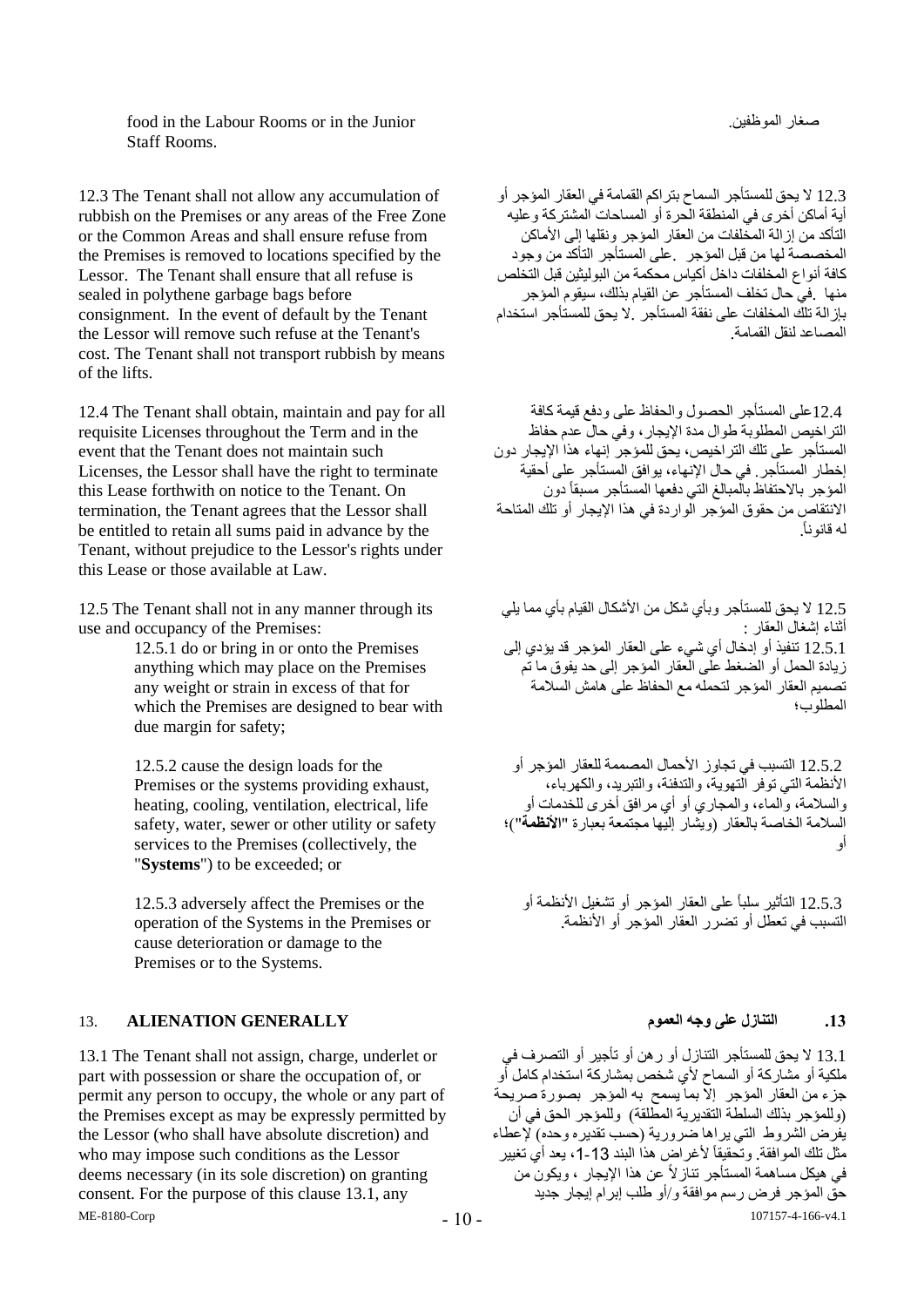change in the shareholding of the Tenant shall be .آنذاك السوق في السائد وبالسعر بالشروط deemed to be an assignment of this Lease and the Lessor shall have the right to charge a consent fee and/ or require a new lease to be entered into at the then market rent and conditions.

13.2 The Lessor may at any time assign all or any part of its rights granted under this Lease (together with any obligations) to any third party.

## 14. **COMPLIANCE WITH LAWS للقوانين االمتثال .14**

14.1 The Tenant shall comply and shall ensure that all its employees and visitors strictly comply with all Laws and the Tenant shall obtain, pay for and maintain throughout the Term, all Licenses and shall execute all works and provide and maintain all arrangements on or in respect of the Premises or its use which are required by any Laws.

14.2 The Tenant shall not permit any contaminants or hazardous substances to be kept on or to be discharged from the Premises and shall not cause contamination or pollution at or under the Premises or anywhere within the Free Zone.

## **.15 أحكام التأمين PROVISIONS INSURANCE** 15.

15.1 The Lessor shall insure, subject to such terms and conditions as may be contained in any policy taken out by the Lessor:

- 15.1.1 the Building in its full reinstatement value against loss or damage by the Insured Risks;
- 15.1.2 the loss of the Rent for one (1) year; و واحدة؛ سنة لمدة األيجار قيمة خسارة 15.1.2 and
- 15.1.3 property owner's liability and such other insurances as the Lessor may, from time to time, deem necessary to effect.

15.2 If the Premises or any part of it shall be damaged or destroyed so as to render the Premises unfit for use and occupation or inaccessible and the policy of insurance in respect of Insured Risks shall not have been vitiated or payment of any policy monies refused in consequence of some act or default of the Tenant, Occupier, its servants or agents, either:

> 15.2.1 the Rent or a fair proportion of the Rent according to the nature and extent of the damage sustained, shall not be payable until

13.2 يحق للمؤجر في أي وقت التنازل عن كامل أو عن أي جزء من حقوقه الممنوحة بموجب هذا الإيجار (إضافة إلى أي التزامات) ألي طرف ثالث.

14.1 على المستأجر االمتثال للقوانين والحرص على امتثال كافة موظفيه وزواره بها بصرامة، كما يتعين على المستأجر الحصول والحفاظ على وسداد رسوم كافة التراخيص طوال مدة اإليجار وتنفيذ كافة الأعمال وتوفير والحفاظ على كافة الترتيبات الخاصة بالعقار المؤجر أو المرتبطة به أو باستخدامه وذلك حسبما تقتضيه القوانين.

14.2 ال يحق للمستأجر أن يسمح بحفظ أو بالتخلص من أية مواد ملوثة أو خطيرة في العقار المؤجر، كما ال يحق له أن يتسبب في حدوث تلوث في العقار المؤجر أو تحته أو في أي مكان آخر في المنطقة الحرة.

15.1 يجب على المؤجر، تبعاً لألحكام والشروط الواردة في أية بوليصة تأمين يحصل عليها ، أن يؤمن ما يلي:

15.1.1 المبنى بالقيمة الكاملة إلعادته إلى حالته التي كان عليها في حال وقوع خسارة أو ضرر نتيجة للمخاطر المؤمّنة؛ و

15.1.3 حماية مالك العقار وغيرها من بنود التأمين التي يرى المؤجر ضرورة تفعيلها من وقت لآخر

15.2 في حال تضرر أو تلف العقار المؤجر أو أي جزء منه بحيث يصبح العقار المؤجر غير قابل لالستخدام أو اإلشغال أو كان من الصعب الوصول إليه، وفي حال عدم خفض قيمة التعويض المستحقة فيما يتعلق باألخطار المؤ ّمن منها أو رفض سداد أي تعويضات بموجب تلك البوليصة بسبب تصرف أو خرق بدر من المستأجر أو الشاغل أو أي من العاملين لديه أو وكالئه، فإما:

 15.2.1 تكون قيمة اإليجار، أو جزء عادل منها بحسب طبيعة ومدى الضرر المتكبَد الذي وقع، غير مستحقة السداد إلى أن يصبح العقار المؤجر أو الجزء الذي تُلف أو تضرر منه قابلاً للاستخداماً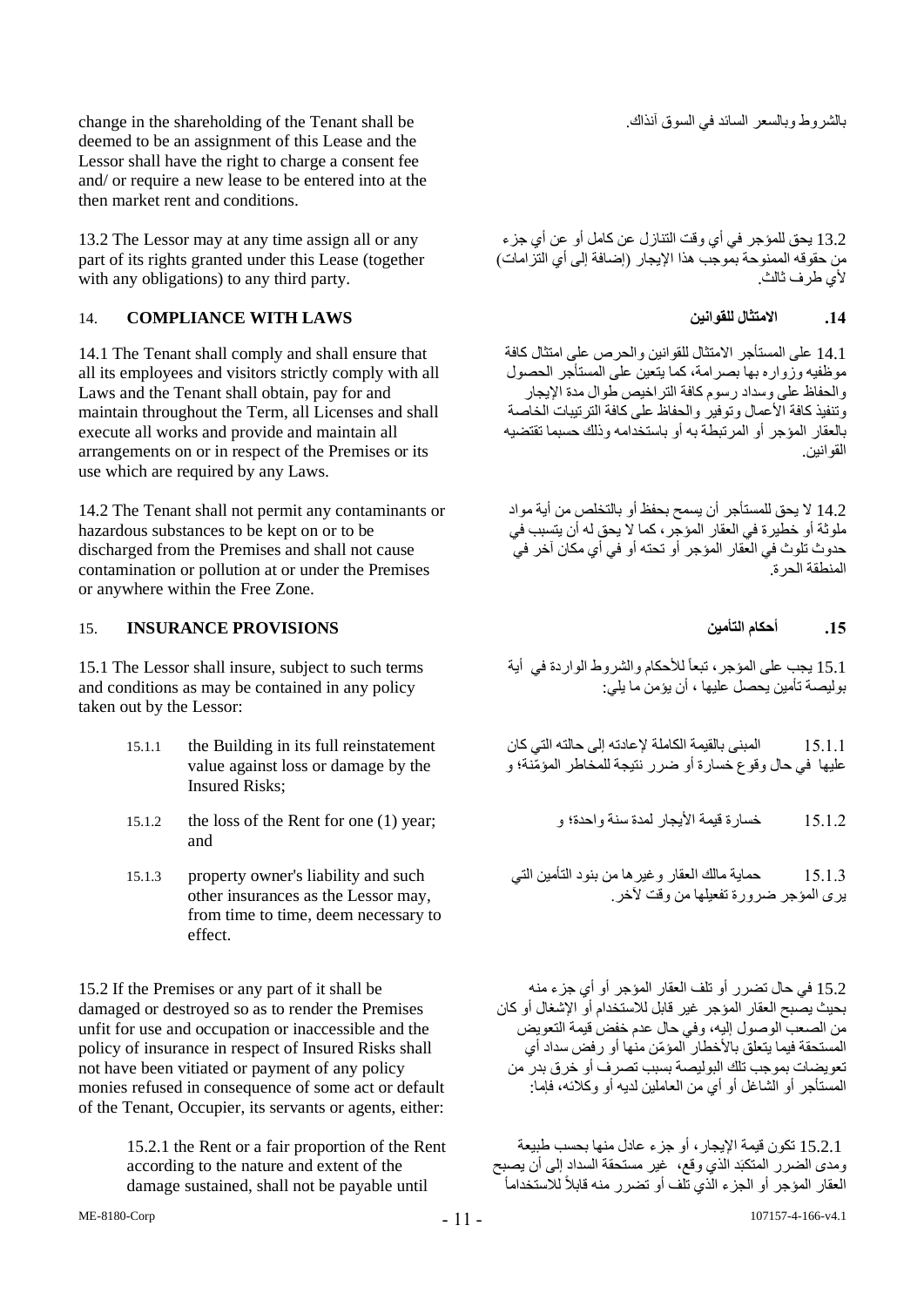the Premises or the part damaged or destroyed shall be again rendered fit for use and occupation and accessible or until the expiration of the loss of Rent insurance (whichever is the earlier); or

15.2.2 if in the reasonable opinion of the Lessor, reinstatement of the Premises would be (a) impractical or impossible for physical or legislative reasons or (b) economically unsound, then the Lessor may determine this Lease by giving to the Tenant not less than one (1) month's written notice and in that event the Lessor shall be entitled to retain the whole of the insurance policy monies.

15.3 The Tenant shall not do, or omit to do anything which could cause any policy of insurance covering the Premises or any area within the Free Zone to become wholly or partly void or voidable or anything whereby any abnormal premium may become payable in respect of the policy, unless the Tenant has previously notified the Lessor and agreed to pay the increased premium and the Tenant shall pay to the Lessor on written demand all expenses incurred by the Lessor in renewing any such policy.

## 16. **DEFAULT OF TENANT المستأجر إخفاق .16**

16.1 Without prejudice to any other right contained in this Lease or otherwise available to the Lessor, on or at any time after the happening of any of the events mentioned in Clause 16.2, the Lessor may elect to terminate the Lease and re-enter the Premises or any part of them, but without prejudice to any claim which the Lessor may have against the Tenant for any previous breach of covenant or sum previously accrued due.

16.2 فيما يلي الأحداث المشار البها في البند 16.1 :16.1 : 16.1 are the :16.1 البند في البند 16.1 .161 :16.1 البها في following:

16.2.1 if the Rent or any part of it shall be unpaid for thirty (30) days after becoming payable (whether formally demanded or not); or

16.2.2 if any of the covenants by the Tenant contained in this Lease shall not be performed and observed; or

16.2.3 if the Tenant, for the time being (being a body corporate or a partnership) enters into liquidation (whether compulsory or voluntary) or takes any steps to wind itself up or if an

واإلشغال أو يصبح وباإلمكان الوصول إليه مرة أخرى؛ أو حتى نهاية مدة التأمين صد خسارة قيمة الإيجار (أيها حل أولأ)؛ أو

 15.2.2 إذا رأى المؤجر ةمن حدود المعقول ، أن إعادة العقار المؤجر إلى حالته الأصلية (أ) غير عملي أو مستحيل لأسباب مادية أو قانونية، أو (ب) غير ذي جدوى اقتصادية، يجوز للمؤجر عندها إنهاء هذا اإليجار من خالل إرسال إخطار خطي مسبق للمستأجر ال تقل مدته عن الشهر، وفي تلك الحالة، يكون للمؤجر الحق في االحتفاظ بكامل التعويضات المستحقة بموجب بوليصة التأمين .

 15.3 ال يحق للمستأجر فعل أو ترك أي شيء قد يتسبب بإبطال كامل أو جزء من أي بوليصة تأمين حصل عليها المؤجر لتغطية العقار المؤجر أو أي مساحة داخل المنطقة الحرة، أو أي شيء قد يتسبب في فرض قسط تأمين غير اعتيادي فيما يتعلق بتلك البوليصة، إلا إذا كان المستأجر قد أخطر المؤجر مسبقاً ووافق على سداد قسط التأمين بقيمة الزيادة فيما يتعلق ببوليصة التأمين التي حصل عليها المؤجر لتغطية أي مساحة داخل المنطقة الحرة، ويكون على المستأجر سداد كافة المصاريف التي تحملها المؤجر لتجديد تلك البوليصة بمجرد استالم طلب خطي بالسداد من المؤجر.

16.1 دون االنتقاص من أية حقوق أخرى متضمنة في هذا اإليجار أو أي حقوق أخرى مكفولة للمؤجر، أو في حال أي حدث من الأحداث المنصوص عليها في البند 16.2 أدناه، يكون للمؤجر الخيار بأن ينهي اإليجار و أن يعاود الدخول إلى العقار المؤجر أو أي جزء منه ، لكن دون المساس بأي مطالب قد تكون لدى المؤجر في مواجهة المستأجر بخصوص أي خروقات أو مبالغ مستحقة سابقاًمن المستأجر.

16.2.1 إذا بقيت قيمة اإليجار أو أي جزء منه غير مدفوع لمدة ثالثين (30) يوماًمن استحقاقها )سواء تمت المطالبة بدفعها رسمياً أم لا)؛ أو

 16.2.2 إذا لم يتم تنفيذ أو احترام أي من التزامات المستأجر المنصوص عليها في عقد اإليجار هذا؛ أو

 16.2.3 إذا خضع المستأجر)في حال كونهكياناًمؤسسياً أو ثىراكة) لتصفية (سواء الزامية أو طوعية) أو قام بأي خطوات لحل كيانه، أو في حال أصبح مفلساً اذا كان شخصاً طبيعياً أو قام باتخاذ تدابير أو دخل في اتفاقات مع دائنيه.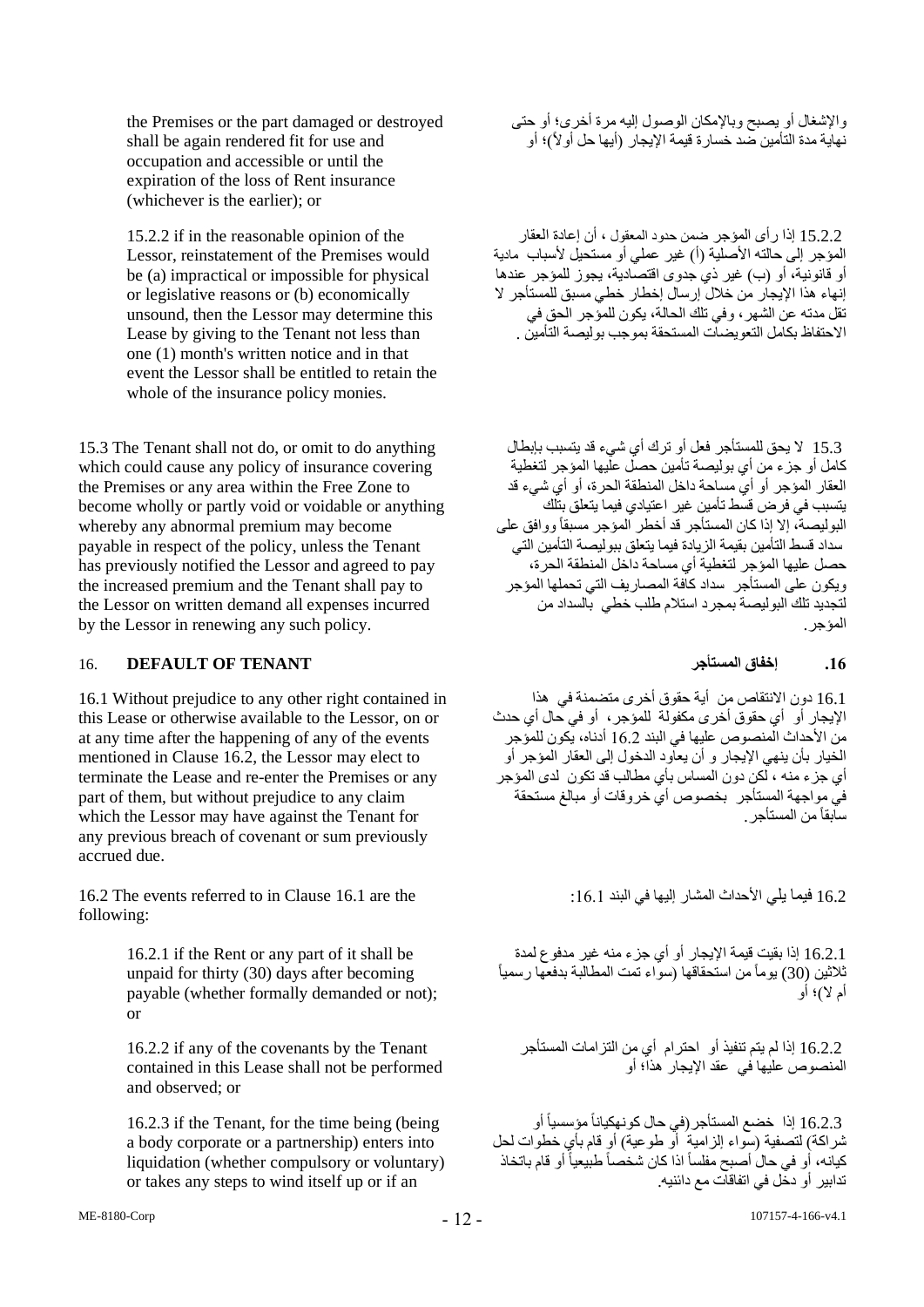individual, becomes bankrupt or makes an arrangement or composition with his creditors.

16.3 If the Lessor elects to terminate this Lease, then this Lease shall end as at the termination date, and all sums paid by the Tenant to the Lessor shall be forfeited and the Lessor (or its authorised agent) shall have the lawful right and entitlement to enter the Premises and repossess the Premises and take possession of all property therein and to let the Premises to others. The Lessor has no right to dispose and/or sell off the property found in the Premises (which belongs to the Tenant) and take the proceeds for itself unless the Tenant owes the Lessor any money, rental, damages or compensation which is due but not paid, then the Lessor may only deduct such amount which corresponds its rights and the Tenant's liability and the balance must be returned to the Tenant.

### **.17 التمتع الهادىء ENJOYMENT QUIET** 17.

The Lessor covenants with the Tenant that the Tenant, paying the Rent and performing and observing the covenants on the part of the Tenant contained in this Lease, shall and may peaceably hold and enjoy the Premises during the Term without any interruption by the Lessor or any person lawfully claiming through or under it.

### 18. **EXCLUSION OF IMPLIED COVENANTS BY LESSOR**

Any covenants on the part of the Lessor which would otherwise be implied by Law are hereby expressly excluded to the extent that the Law allows.

### **.19 التعويض INDEMNITY** 19.

Within fourteen (14) days of written demand, the Tenant shall keep the Lessor fully indemnified from and against all actions, proceedings, claims, demands, actual losses, actual costs, actual expenses, actual damages and liability ("**Costs**") arising in any way directly or indirectly out of:

> 19.1.1 any act, omission, neglect or default of the Tenant or any persons in the Premises expressly or impliedly with the Tenant's authority; or

19.1.2 any breach of any covenant by the Tenant contained in this Lease; or

ME-8180-Corp 19.1.3 the Tenant's failure to obtain any requisite consent, permit or Licence, or in

- 13 -

 16.3 إذا ما اختار المؤجر بإنهاء هذا اإليجار ، فإن هذا اإليجار سينتهي في تاريخ اإلنهاء و ال يعود للمستأجر حق في أي دفعات مسددة من قبله للمؤجر الذي يصادرها، ويكون للمؤجر )أو وكيله المخول) حق دخول العقار المؤجر وحيازة كافة الممتلكات الموجودة بداخله وتأجيره للغير .ال يحق للمؤجر التخلص من و/أو بيع الممتلكات التي يعثر عليها داخل العقار المؤجر (والتي تعود للمستأجر) وأخذ عوائد ذلك البيع لنفسه إلاّ إذا كان المستأجر مديناً للمؤجر بأية مبالغ أو دفعات إيجار أو بتعويض عن تلف أو ضرر مستحق ولم يتم سداده، وعندها يحق للمؤجر حسم قيمة ذلك المبلغ المساوي لحقوقه فقط ويتم إرجاع المتبقي للمستأجر.

يتعهد المؤجر للمستأجرأنه في حال سداد المستأجر لدفعات اإليجار .<br>وتنفيذه و التزامه بكافة التزاماته المنصوص عليها في هذا الإيجار ، فسوف يكون للمستأجر حق التمتع الهادئ بالعقار المؤجر طوال فترة اإليجار دون أي تدخل من المؤجر أو أي شخص آخر يطالب قانوناً بأي مطالب من خالل أو بتوجيهات من المؤجر.

## **.18 استبعاد االلتزامات الضمنية المفروضة من قبل المؤجر**

تعتبر كل التعهدات على عاتق المؤجر التي ينص عليها القانون ضمناً مستبعدة صر احةً بالقدر الذي يسمح به القانون.

يتعين على المستأجر، وخالل أربعة عشر )14( يوماًمن استالم طلب خطي، حماية وتعويض المؤجر من وصد كافة الدعاوى واإلجراءات القانونية والمطالب والخسائر والتكاليف والمصاريف والأضرار والمسؤوليات الفعلية ("**التكاليف**") الناشئة بأي شكل مباشر أو غير مباشر عن كل من:

19.1.1 أي تصرف أو إغفال أو إهمال أو تخلف يبدر من المستأجر أو أشخاص في العقار المؤجر تصرفوا صراحة أو ضمناً بتخويل من المستأجر؛ أو

19.1.2 أي نقض ألي من تعهدات المستأجر المنصوص عليها في هذا اإليجار ؛ أو

107157-4-166-v4.1 19.1.3 إخفاق المستأجر في الحصول على موافقة أو إذن أو ترخيص ما مطلوب، أو اإلخفاق في التقيد بالقوانين؛ أو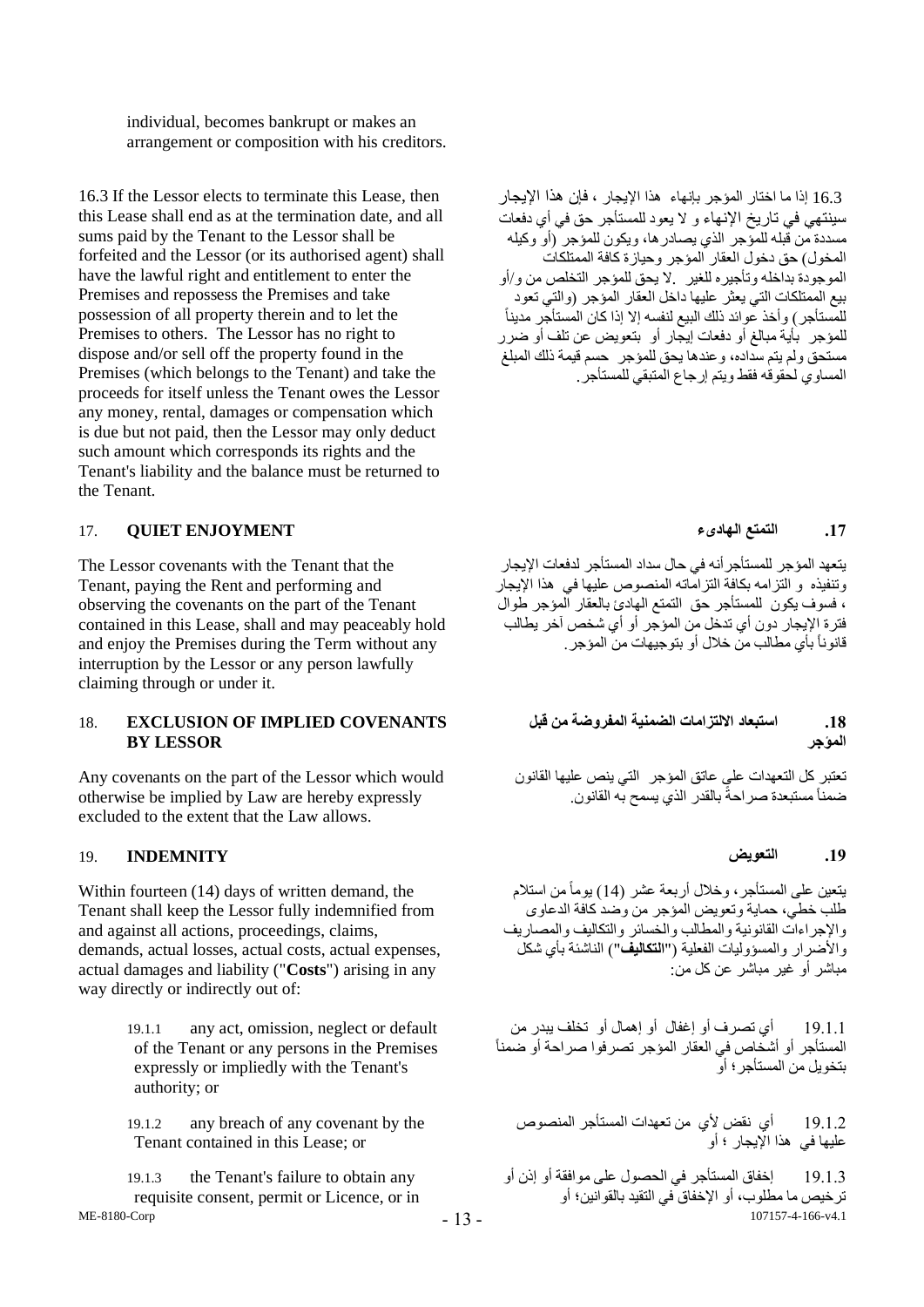failing to comply with the Laws; or

19.1.4 any accident, loss or damage to person or property in or on the Premises; or

19.1.5 contemplation of, the preparation and service of all notices and schedules relating to any wants of repair, whether served during or after the expiration of the Term; or

19.1.6 any breach of the Laws for which the Lessor incurs any Costs, the operation of the Deposit (if applicable) the recovery or attempted recovery of arrears of Rent or other sums due from the Tenant, or in procuring the remedying of the breach of any covenant by the Tenant; or

19.1.7 any application for consent required by this Lease (including management fees) whether or not it is granted or in responding to any request made by the Tenant; or

19.1.8 any liability of the Lessor to third parties by reason of breach by the Tenant of its obligations in this Lease; or

19.1.9 the early termination of this Lease due to default by the Tenant.

### **.20 اإلقرارات REPRESENTATION** 20.

20.1 The Tenant represents, warrants and acknowledges that this Lease has not been entered into in reliance, wholly or partly, on any statement or representation made by, or on behalf of, the Lessor, except any such statement or representation that is expressly set out in this Lease.

20.2 يقر كل من الأطراف ويؤكد ما يلي: : :the Parties acknowledge and confirm that:

20.2.1 the relevant internal procedures applicable to it entering into this Lease have been satisfied and the Parties have the capacity and power to enter into this Lease.

20.2.2 there has been no bad faith, fraud, coercion, duress or undue influence on the part of any of the Parties, their respective directors, employees, agents and advisers in entering into this Lease.

## **.21 تبليغ الجهات الحكومية المختصة GOVERNMENT TO REPORTING** 21. **RELATED ENTITIES**

ME-8180-Corp From time to time, the Lessor is required to provide تتعلق معلومات تقديم ،آلخر وقت من ،المؤجر على يتعين

19.1.4 أي حادث أو خسارة أو ةرر يلحق باألشخاص أو الممتلكات في أو على العقار المؤجر؛ أو

19.1.5 تحضير وإعداد وتسليم كافة اإلخطارات والجداول المتعلقة بأي حاجة للتصليح سواء تم تسليمها أثناء أو بعد انتهاء مدة اإليجار؛ أو

19.1.6 أي خرق للقوانين ينتج عنها تح ُّمل المؤجر ألي تكاليف ، أو استخدام مبلغ التأمين (إذا كان مطبقاً) لاسترداد أو محاولة استرداد متأخرات اإليجار أو مبالغ أخرى مستحقة من المستأجر، أو من أجل معالجة أي خرق ألي التزام من التزامات المستأجر ؛ أو

19.1.7 أي طلب للحصول على موافقة يقتضيها هذا اإليجار )بما في ذلك رسوم اإلدارة( سواء تم أو لم يتم الحصول على تلك الموافقة، أو من أجل االستجابة ألي من طلبات المستأجر؛ أو

19.1.8 أي التزام يتحمله المؤجر تجاه طرف ثالث بسبب خرق المستأجر اللتزاماته المنصوص عليها في هذا اإليجار ؛ أو

19.1.9 الإنهاء المبكر لهذا الإيجار بسبب أي تخلّف من قبل المستأجر.

20.1 يقر المستأجر ويتعهد ويصرح بأنه لم يقم بإبرام هذا اإليجار تعويالً على أية تصريحات أو إفادات صدرت من قبل أو نيابة عن المؤجر، سواء بشكل كلي أو جزئي، ما عدا التصريحات أو اإلفادات التي ورد ذكرها صراحة في هذا اإليجار.

20.2.1 تم استيفاء كافة اإلجراءات الداخلية الخاصة بكل من األطراف إلبرام هذا اإليجار الماثل وبأن لجميع األطراف األهلية والصالحية إلبرامه.

20.2.2 لم تكن هناك سوء نية أو احتيال أو ضغط أو إكراه أو تأثير غير شرعي مارسه أي من الأطراف، أو أي من مديريهم أو موظفيهم أو وكالءهم أو مستشاريهم من أجل إبرام هذا اإليجار .

107157-4-166-v4.1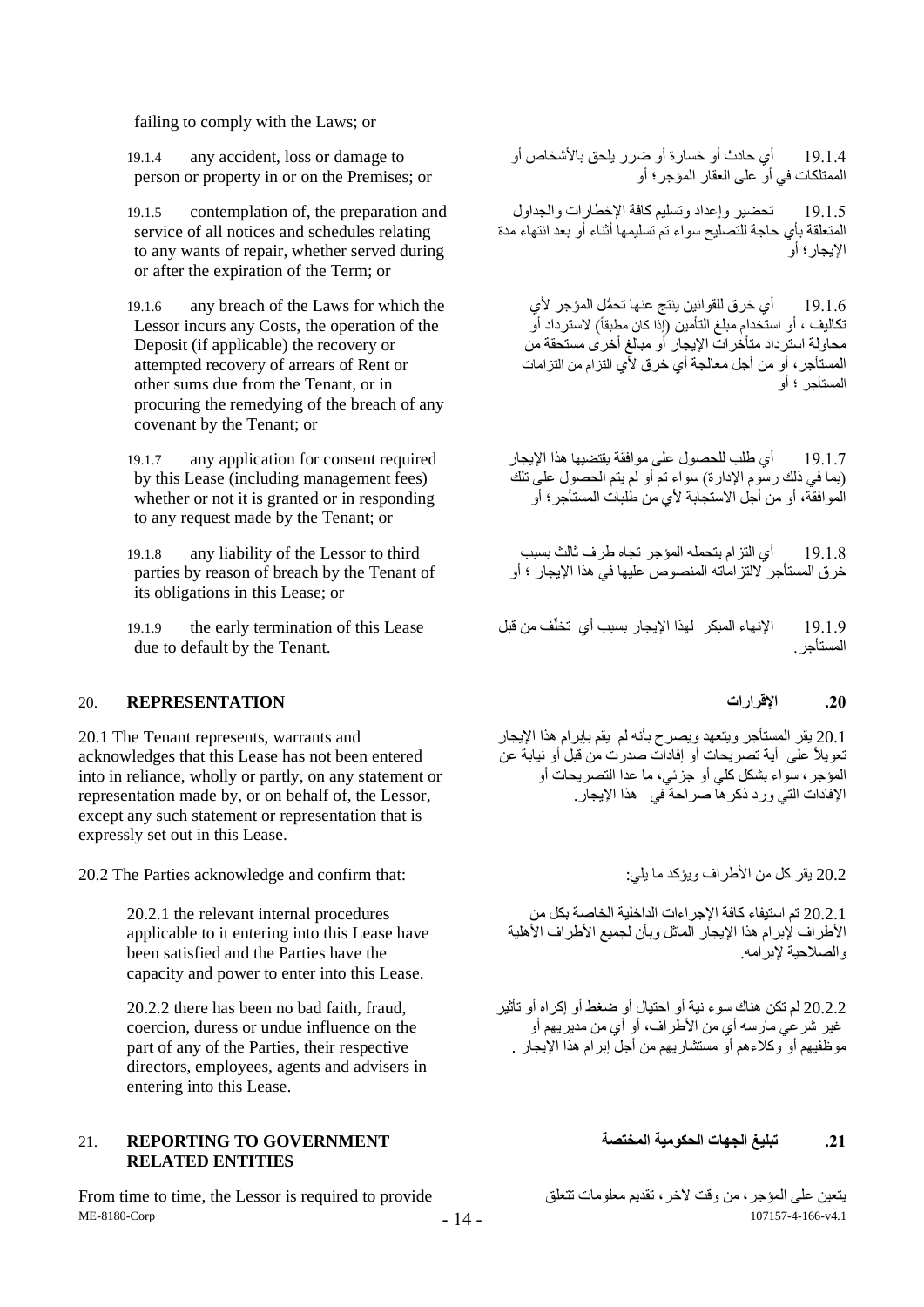information relating to leases and tenants of the Free Zone to Government Related Entities for the purposes of statistical analysis. The Tenant hereby consents to any information from this Lease being made available to any Government Related Entity for the purposes of statistical analysis or any other purpose related to the subject of the Lease.

### **.22 االخطارات NOTICES** 22.

22.1 Subject to clause 22.2, notices, statements and other communications to be given under the terms of this Lease shall be in English, in writing and delivered by e-mail with delivery receipt, addressed to the Parties as follows:

22.1.1 the Tenant's e-mail address, as given on the Lease Agreement;

22.1.2 the Lessor's e-mail address, as given on the Lease Agreement,

or at such other e-mail address as is from time to time designated by the Party receiving the notice.

22.2 Upon renewal or termination of this Lease, renewal or termination notices, statements and other communications shall be in English, in writing and delivered (i) by hand against receipt, (ii) by certified or registered mail, postage prepaid, return receipt requested, (iii) by reputable overnight international courier service with package tracking capability, addressed to the Parties as follows:

> 22.2.1 the Tenant's postal address or e-mail address, as appropriate, as given on the Lease Agreement;

22.2.2 Jebel Ali Free Zone FZE, P.O. Box 16888, Dubai, United Arab Emirates,

or at such other address as is from time to time designated by the Party receiving the notice.

ME-8180-Corp 22.3 Any notice that is delivered by mail or reputable overnight international courier service shall be deemed received when delivery is received or refused, as the case may be. Additionally, notices may be given by facsimile transmission, provided that an original copy of such transmission shall be delivered to the addressee by reputable overnight international courier service by no later than the third day following such transmission. Facsimiles and emails shall be deemed delivered (i) on the date of

باإليجارات وبالمستأجرين في المنطقة الحرة إلى جهات حكومية ألغراض التحليل اإلحصائي، عليه يوافق المستأجر بموجبه على تقديم أية معلومات واردة في هذا اإليجار إلى أية جهة حكومية مختصة لأغراض التحليل الإحصائي أو أية أغراض أخرى متعلقة بموضوع الإبجار

22.1 مع مراعاة البند 22-2، يتم إرسال كافة الإخطارات والإفادات والمراسلات الأخرى المنصوص عليها في هذا الإيجار كتابة باللغة اإلنجليزية وتسليمها بالبريد اإللكتروني مع طلب تأكيد الوصول، وتوجه إلى الأطراف على النحو التالي:

1-1-22 عنوان البريد اإللكتروني للمستأجر، كما هو مذكور في اتفاقية اإليجار؛ 2-1-22 عنوان البريد اإللكتروني للمؤجر، كما هو مذكور في اتفاقية اإليجار؛

أو على أي عنوان بريد إلكتروني آخر يحدده من وقت آلخر الطرف المستلم لإلخطار.

22.2 عند تجديد أو إنهاء هذا اإليجار، تحرر كتابةً إخطارات التجديد و الإنهاء و الإفادات والمراسلات الأخرى باللغة الإنجليزية و تسلم (1) باليد مقابل إيصال بالاستلام، أو (2) عبر البريد المعتمد أو المسجل، أو البريد مسبق الدفع مع علم الوصول، أو (3) عن طريق شركة دولية مرموقة تطبق خدمة تتبع الطرود ، و توجه إلى األطراف على النحو التالي:

22.2.1 العنوان البريدي أو البريد اإللكتروني للمستأجر، وفقاً لما هو مالئم، كما هو مذكور في اتفاقية اإليجار؛

22.2.2 المنطقة الحرة لجبل علي م.م.ح. ص.ب. رقم ،16888 دبي، اإلمارات العربية المتحدة.

أو على أي عنوان بريدي آخر يحدده من وقت آلخر الطرف المستلم لإلخطار.

107157-4-166-v4.1 22.3 يعتبر أي إخطار أرسل بواسطة البريد أو شركة بريد سريع دولية مرموقة مستلماً عندما يتم تأكيد أو رفض االستالم، حسب مقتضى الحال .كما يمكن إرسال اإلخطارات بواسطة الفاكس، بشرط تسليم نسخة أصلية من ذلك اإلخطار إلى المرسل إليه بواسطة شركة بريد سريع دولية مرموقة خالل فترة مقصاها اليوم الثالث من تاريخ اإلرسال بالفاكس .تعتبر الرسائل المرسلة عبر الفاكس أو البريد الإلكتروني مستلمة في (1) تاريخ الإرسال إذا تم إرسالها أثناء ساعات العمل االعتيادية للطرف المرسل إليه أو )2( يوم العمل التالي للطرف المرسل إليه في حال تم اإلرسال في وقت خارج أوقات عمل الطرف المرسل إليه االعتيادية.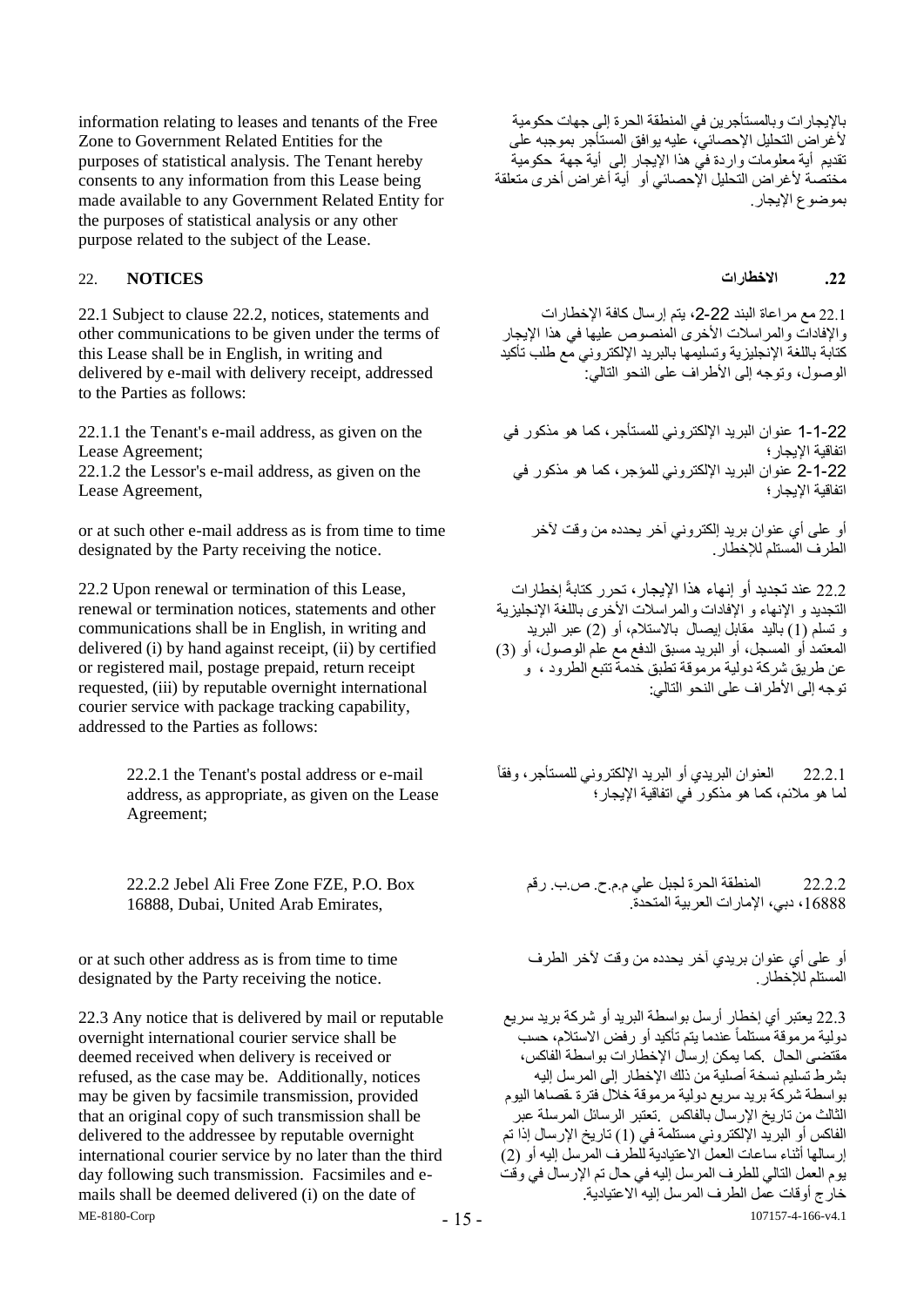such transmission if sent during the receiving Party's normal business hours or (ii) on the next succeeding day on which the receiving Party is normally open for business if not sent during the receiving Party's normal business hours.

### **.23 بطالن بعض األحكام CERTAIN OF INVALIDITY** 23. **PROVISIONS**

If any term of this Lease or the application of such term to any person or circumstances shall to any extent be invalid or unenforceable, the same shall be severable and the remainder of this Lease or the application of such term to persons or circumstances other than those as to which it is held invalid or unenforceable shall not be affected by such invalidity or unenforceability and each term and provision of this Lease shall be valid and be enforced to the fullest extent permitted by Law.

Where the Parties have agreed that a Deposit will be paid by the Tenant (by completing part 1.8 of the Lease Agreement, the Parties shall comply with the term of SCHEDULE 3 in relation to drawing on and replenishment of the Deposit.

### <span id="page-15-0"></span>**.25 تجديد عقد اإليجار RENEWAL LEASE** 25.

25.1 Not less than three (3) months prior to the Expiry Date, the Tenant shall notify the Lessor if it wishes to renew this Lease (the "**Tenant's Notice**"). If the Lessor wishes to renew the Lease it will notify the Tenant as soon as possible on receipt of the Tenant's Notice but in any event prior to the Expiry Date and the Parties will diligently negotiate the terms of the new lease. This Lease shall be renewed on mutual agreement of the Parties on such terms as may be agreed between the Parties (the "**Renewal Lease**") save as to the amount of Rent ("**New Rent**") which shall be determined by the Lessor.

25.2 In the event that the Tenant has indicated that it wishes to renew this Lease although the Renewal Lease has not been executed and the Tenant continues to occupy the Premises after the Expiry Date, the Parties hereby understand, acknowledge and agree that the following provisions shall apply:

> 25.2.1 the terms of this Lease shall be automatically deemed to continue on the Expiry Date until the terms of the Renewal Lease have been agreed between the Parties;

في حال أصبح أي من بنود هذا الإيجار باطلاً أو لم يعد سارياً بالنسبة ألي شخص أو ظرف، فإن هذا البطالن أو عدم قابلية النفاذ يكون بمعزل عن باقي بنود هذا اإليجار والتي لن تتأثر بالبطالن أو بعدم قابلية النفاذ و تظل بقية أحكام وشروط هذا اإليجار سارية ونافذة على الأشخاص والظروف إلى أقصى حد يسمح به القانون.

## **.24 قيمة التأمين DEPOSIT** 24.

في حال اتفق الأطراف على سداد مبلغ التأمين من قبل المستأجر )من خالل استكمال الجزء 1.8 من اتفاقية اإليجار(، فسوف يلتزم األطراف بأحكام الجدول 3 فيما يتعلق بالسحب من مبلغ التأمين و استرداد ما سحب منه.

25.1 يقوم المستأجر بإخطار المؤجر برغبته في تجديد اإليجار خالل ما ال يقل عن ثالثة )3( أشهر قبل تاريخ االنتهاء )"**اإلخطار الخاص بالمستأجر**"(. إذا رغب المؤجر بتجديد اإليجار، عليه أن يخطر المستأجر بأقرب وقت ممكن بعد استالم إخطار التجديد الخاص بالمستأجر ، وفي أي حال من الأحوال يناقش الأطراف، قبل تاريخ االنتهاء، شروط اإليجار الجديد بعناية . يتم تجديد هذا اإليجار بناء على موافقة األطراف )"**عقد اإليجار الجديد**"( باستثناء فيما يتعلق ببدل اإليجار )"**بدل اإليجار الجديد**"( والذي سيتم تحديده من قبل المؤجر

25.2 في حال عبر المستأجر عن رغبته في تجديد هذا اإليجار على الرغم من عدم توقيع عقد اإليجار الجديد واستمر المستأجر بشغل العقار المؤجر بعد تاريخ االنتهاء، إذن يقر األطراف بموجبه بفهمهم و علمهم و اتفاقهم حولٌ تطبيق الأحكام التالية:

25.2.1 تُعتبر مدة هذا الإيجار قد جددت تلقائياً ابتداء من تاريخ االنتهاء حتى يتم االتفاق على شروط اإليجار الجديد فيما بين األطراف؛

25.2.2 يعترض المؤجر على شغل المستأجر للعقار المؤجر بنفس Tenant the to objects hereby Lessor the 25.2.2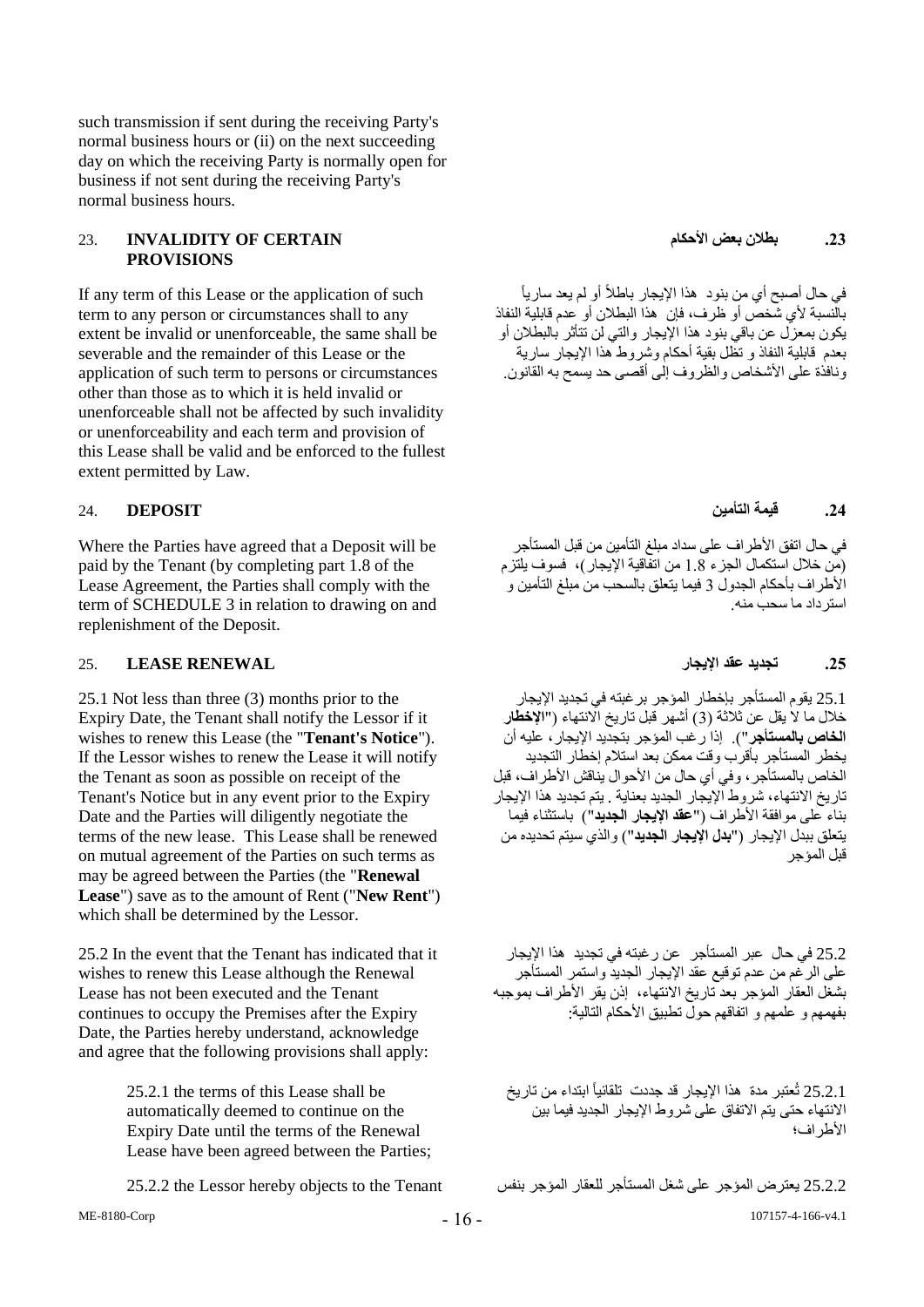occupying the Premises on the same terms of the Lease and the Tenant hereby warrants that it agrees that the Lease shall not be renewed automatically on the same terms;

25.2.3 the New Rent shall apply during any such period and shall be paid in accordance with the payment requirements existing immediately preceding the Expiry Date; and

25.2.4 the Parties shall negotiate the terms of the Renewal Lease with a view to execution of the Renewal Lease as soon as practicable after the Expiry Date.

25.3 Where the Tenant indicates that it does not wish to renew the Lease or it does not serve the Tenant's Renewal Notice, the Tenant shall vacate the Premises prior to 11:00 (a.m.) on the Expiry Date and hand over vacant possession of the Premises in accordance with Clause [8.](#page-6-0)

25.4 Time shall be of the essence in relation to this .25 البند لهذا بالنسبة مهم عنصر الزمن يعتبر 25.4 Clause [25.](#page-15-0)

## **.26 بنود متنوعة MISCELLANEOUS** 26.

The Tenant shall permit the Lessor and its agents to view the Premises in connection with any re-letting of the Premises.

The Lessor may in its sole discretion determine the rental rates of different premises within the Free Zone.

The Tenant shall not object to or seek to prevent or delay in any way the refurbishment or redevelopment of, or any alterations to, the Free Zone and/or any Adjoining Property by the Lessor and the Tenant shall have no right of compensation for any interference which may be caused by such refurbishment or redevelopment in so far as the Law allows.

Subject to Clause [9](#page-7-0) the Tenant will hand over the keys to the Premises to allow the Lessor to inspect, repair, or modify the Premises.

26.5.1 In so far as the Law allows, the Lessor shall not be liable to the Tenant for any loss, costs

ME-8180-Corp

شروط اإليجار ويقر المستأجر بأن اإليجار لن يتجدد تلقائياً بنفس الشروط؛

25.2.3 تسري قيمة اإليجار الجديد أثناء تلك الفترة وسيتم وفقاً لمتطلبات الدفع التي كانت متبعة قبل تاريخ االنتهاء مباشرة ؛ و

25.2.4 يقوم األطراف بمناقشة شروط اإليجار الجديد بنية تنفيذ الإيجار الجديد بأقرب وقت ممكن عملياً بعد تار يخ الانتهاء

25.3 في حال عبر المستأجر عن عدم رغبته بتجديد اإليجار أو في حال عدم قيامه بإرسال إخطار التجديد الخاص بالمستأجر، يتعين على المستأجر إخالء العقار المؤجر قبل الساعة الحادية عشر صباحاً بتاريخ االنتهاء وتسليم العقار فارغاً وفقاُ للبند.8

**26.1 Re-letting of the Premises العقار تأجير إعادة 26.1** يسمح المستأجر للمؤجر ووكالءه بمعاينة العقار بهدف إعادة تأجيره.

**26.2 سياسة التأجير policy Rental 26.2** يحق للمؤجر حسب تقديره وحده أن يحدد أسعار إيجار العقارات .<br>الو اقعة ضمن المنطقة الحر ة

**26.3 إعادة التطوير من قبل المؤجر redevelopment s'Lessor 26.3** لن يعترض المستأجر على أو يسعى لمنع أو تأخير قيام المؤجر بإعادة تجهيز أو تطوير أو تعديل أي من مناطق المنطقة الحرة و/أو أية أمالك مجاورة، كما ال يحق للمستأجر الحصول على تعويض عن أي تدخل قد ينشأ عن إعادة التجهيز أو التطوير ذلك طالما بقي ذلك ّصمن حدو د القانون.

**26.4 Right of Entry الدخول حق 26.4** مع مراعاة الأحكام الواردة في البند9، على المستأجر تسليم مفاتيح العقار المؤجر للسماح للمؤجر بفحص أو إصالح أو تعديل العقار.

**26.5 اإلعفاء من المسؤولية liability from Exemption 26.5** 26.5.1 لا يكون المؤجر مسؤولاً تجاه المستأجر ، وبالقدر الذي يجيزه القانون، عن أية خسارة أو تكاليف (بما فيها الأتعاب القانونية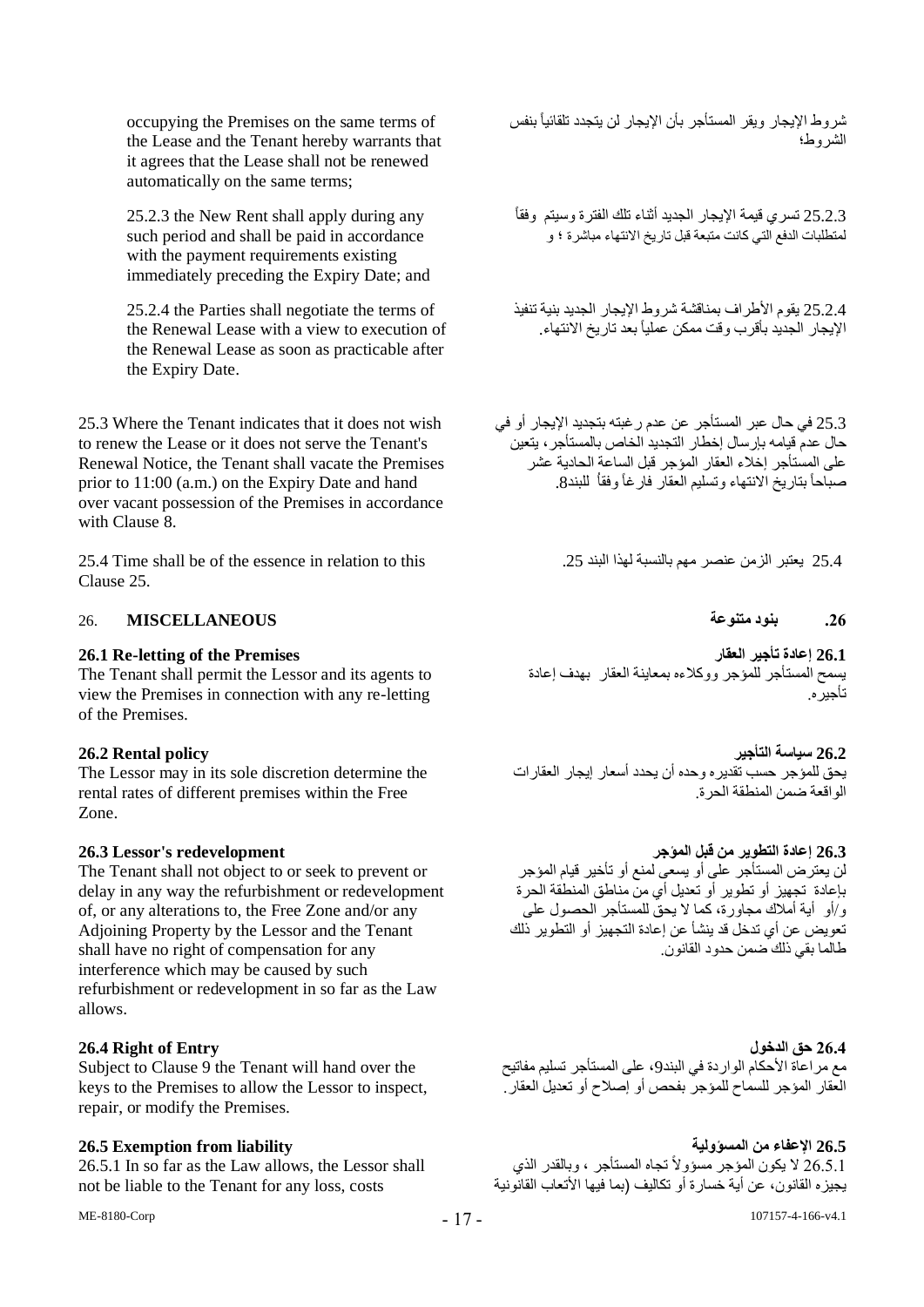(including legal fees, litigation fees and costs of settlement of any claims), liabilities, penalties, damages, or inconvenience, economic loss or loss of profits or consequential or indirect loss arising out of or in connection with this Lease ("**Damages**") including (but not limited to) where the same may be caused by reason of:

> 26.5.1.1 temporary interruption of services during periods of inspection or repair;

26.5.1.2 breakdown of or defect in any plant and machinery, services or Conduits; or

of the Lessor.

26.5.2 To the extent any Damages referred to under Clause 27.4.1 are not able to be excluded at Law by the Lessor, The Lessor's liability for any such Damages should be limited to an amount equivalent to the amount of Rent then paid under this Lease by the Tenant.

26.6.1 If any of the Tenant's property remains in the Premises following the Expiry Date (or earlier termination of the Lease) the Lessor may, as the agent of the Tenant, sell such property and hold the proceeds of sale, after deducting the costs and expenses of removal, storage and sale and any Rent or other sums due to it, to the order of the Tenant.

26.6.2 The Tenant shall keep the Lessor indemnified against any liability incurred by it to any third party whose property has been sold by the Lessor in the bona fide mistaken belief (which is to be presumed unless the contrary be proved) that it belonged to the Tenant and was liable to be dealt with as such under this sub-clause.

26.7.1 The Parties agree that the Rent is exclusive of VAT and other applicable taxes, government fees and other similar charges ("**Charges**") whether it is applicable as of the date of this Lease or in the future.

26.7.2 The Tenant will be solely responsible for the payment of any chargeable VAT and Charges and shall, pay to the Lessor any additional amounts in respect of VAT and Charges as are chargeable on this Lease.

ME-8180-Corp 26.7.2 The Tenant shall indemnify and hold harmless the Lessor for any delay and/or lack of payment of the applicable VAT and Charges payable by the

ومصاريف المقاضاة وتكاليف تسوية أي مطالبات) أو التزامات أو جزاءات أو تعويضات أو مضايقة أو خسارة مالية أو فوات للكسب أو خسائر تبعية أوغير مباشرة قد تنشأ بخصوص هذا اإليجار )"التعويضات"( وتشمل )على سبيل المثال ال الحصر( الحاالت ر<br>التي يرجع سببها لما يلي*:* 

26.5.1.1 انقطاع الخدمات بصفة مؤقتة أثناء فترات الفحص أو اإلصالح؛

26.5.1.2 تعطل أو وجود عيوب في أي من اآلليات أو الخدمات أو الموصالت ؛ أو

26.5.1.3 األحداث الخارجة عن السيطرة المعقولة للمؤجر. control reasonable the beyond events 26.5.1.3

26.5.2 في حال لم يتسنى للمؤجر أن يستبعد قانوناً المسؤولية عن أي تعويضات مشار إليها في البند ،1-4-27 تكون مسؤولية المؤجر عن تلك التعويضات مقتصرة على المبلغ المعادل لمبلغ اإليجار الذي دفعه المستأجر حينها بموجب هذا اإليجار.

**26.6 Tenant's property المستأجر ممتلكات 26.6** 26.6.1 في حال بقاء أي من ممتلكات المستأجر في العقار بعد تاريخ الانتهاء (أو الإنهاء المبكر للإيجار)، يحق للمؤجر، بصفته وكيلاً للمستأجر ، بيع تلك الممتلكات وحجز عوائد البيع لصالح المستأجر وذلك بعد خصم تكاليف و نفقات اإلزالة والتخزين والبيع وأي دفعات إيجار أو مبالغ أخرى مستحقة الدفع للمؤجر.

> 26.6.2 يتعهد المستأجر بحماية وتعويض المؤجر عن أية مسؤولية يكون تح ّملها في مواجهة أي طرف ثالث تم بيع ممتلكاته من قبل المؤجر ظناً منه (بحسن نية – والتي يجب افتر اضها إلا إذا ثبت عكس ذلك) أن ملكيتها تعود للمستأجر وبالتالي كان لا بد من التعامل معها وفقاً لمهذا البند الفر عي.

26.7 **ضريبة القيمة المضافة VAT 26.7** 26.7.1 يقر الطرفان أن اإليجار **غير شامل** ةريبة القيمة المضافة والضر ائب الأخرى المفر وضنة والرسوم الحكومية والرسوم الأخرى المشابهة (ا**لرسوم**)، أكانت مطبقة اعتباراً من تاريخ هذا الإيجار أو ستطبق مستقبلاً.

> 26.7.2 يتحمل المستأجر وحده دفع مبلغ أي ضريبة قيمة مضافة وأي رسوم أخرى تفرض، ويسدد إلى المؤجر أي أموال أخرى خاصة بضريبة القيمة المضافة والرسوم األخرى المطبقة على هذا الإيجار .

107157-4-166-v4.1 26.7.3 يعوض المستأجر المؤجر ويبرئ ذمته من أي تأخير و/أو تخلف عن دفع ضريبة القيمة المضافة المطبقة والرسوم الأخرى المستحقة على المستأجر.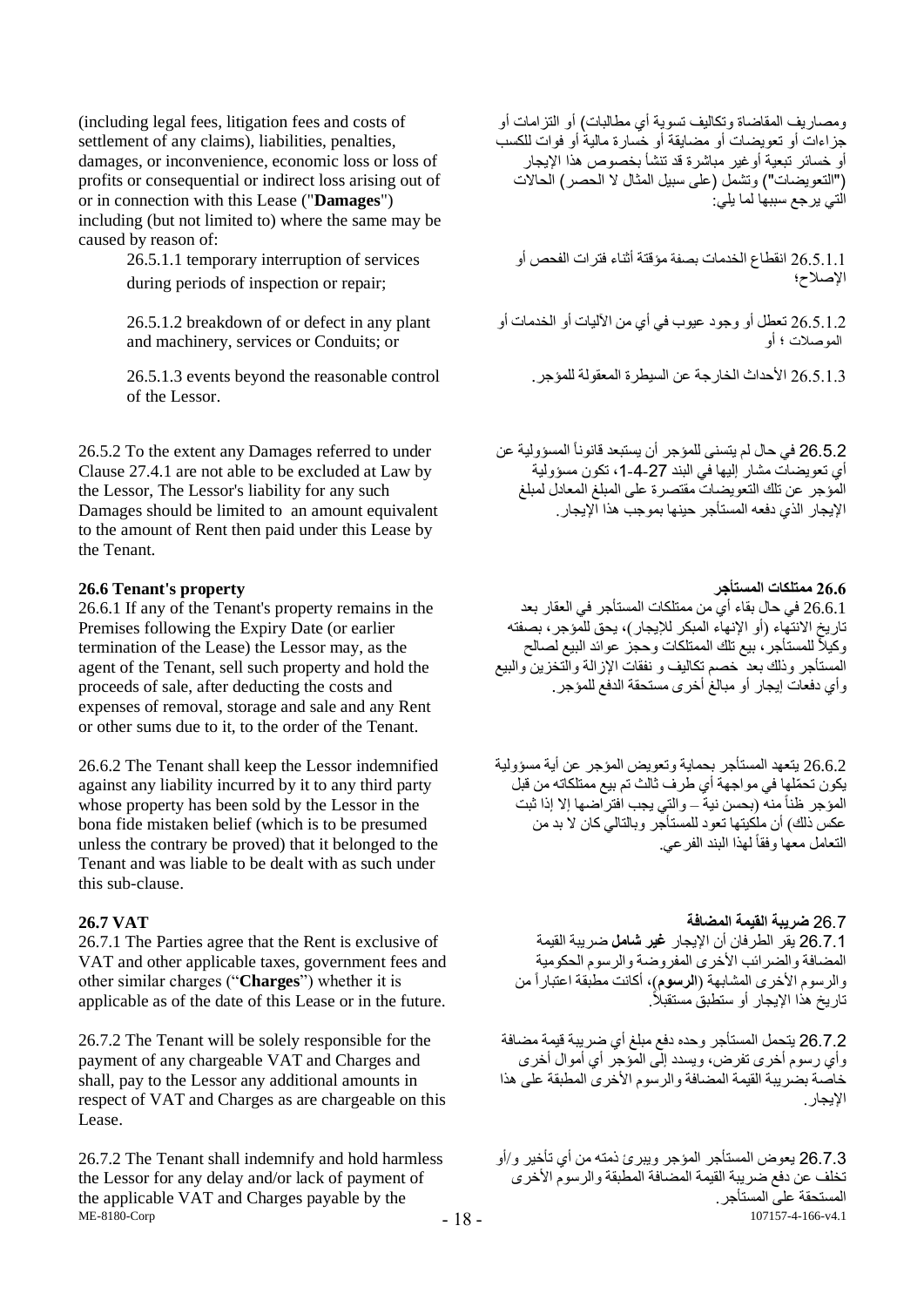### Tenant.

### **26.8 عدم التنازل Waiver No 26.8**

Failure by either Party on any occasion to insist upon observance or performance by the other Party of any obligation in this Lease does not amount to a waiver of any breach or acceptance of any variation by that Party. No waiver by either Party of any breach of any obligation or provision in this Lease express or implied operates as a waiver of another breach of the same or of any other obligation or provision of this Lease, whether express or implied. The rights and remedies under this Lease may be exercised as often as necessary and are cumulative and not exclusive of any rights or remedies provided by Law.

26.9.1 This Lease shall be governed by and construed in accordance with the Laws in force from time to time in the Free Zone and the Emirate of Dubai and the federal laws of the United Arab Emirates in so far as they are applicable.

26.9.2 Any dispute or differences between Parties arising out of this Lease shall be submitted to the Local Judicial Authorities in the emirate of Dubaiwho have exclusive jurisdiction.

### **26.10 اللغة Language 26.10**

This Lease has been negotiated and drafted in the Arabic language. In the event of any dispute resolution, litigation or other formal process, the Arabic text shall prevail over any translation and be conclusive in any questions as to the meaning or interpretation thereof.

إنّ تقاعس أي من الأطراف في أي وقت عن مطالبة الطرف الآخر باتباع والالتزام بموجباته الواردة في هذا الإيجار لا يُعد تنازلاً عن المطالبة بتصحيح أي نقض لاللتزامات أو قبول بأي تغيير على يد ذلك الطرف. وال يُعتبر تنازل أي من األطراف عن المطالبة بتصحيح نقض ما لاللتزامات واألحكام الواردة في هذا اإليجار من قبل الفريق الآخر، سواء تم التنازل بشكل ضمني أو صريح، تنازالً عن المطالبة بتصحيح أي نقض آخر لاللتزامات أو لألحكام أو لأحكام أخرى في هذا الإيجار ، سواء بشكل ضمني أو صريح. إن الحقوق والتعويضات المتاحة بموجب هذا اإليجار يمكن المطالبة بها كلما لزم الأمر وهي غير حصرية ومن الممكن المطالبة بها بصورة تراكمية مع حقوق وتعويضات أخرى ينص عليها القانون.

### **26.9 القانون الحاكم والمحاكم المختصة forum and law Governing 26.9**

26.9.1 يُنظم عقد الإيجار هذا ويُفسر وفقاً للقوانين السارية في المنطقة الحرة وإمارة دبي والقوانين االتحادية لدولة اإلمارات العربية المتحدة، بقدر انطباقها عليه.

29.9.2 يتم إحالة أي نزاع أو خالف ينشأ بين األطراف نتيجة لهذا اإليجار إلى السلطات القضائية المحلية في إمارة دبي صاحبة االختصاص.

تمت مناقشة وصياغة هذا اإليجار باللغة العربية. في حال تسوية النزاعات أو وجود إجراءات قضائية أو أية إجراءات رسمية أخرى، فإن النص العربي يسود على أية ترجمة له ويكون هو الحاسم في المسائل التي تتعلق بالمعنى أو بتفسير النص.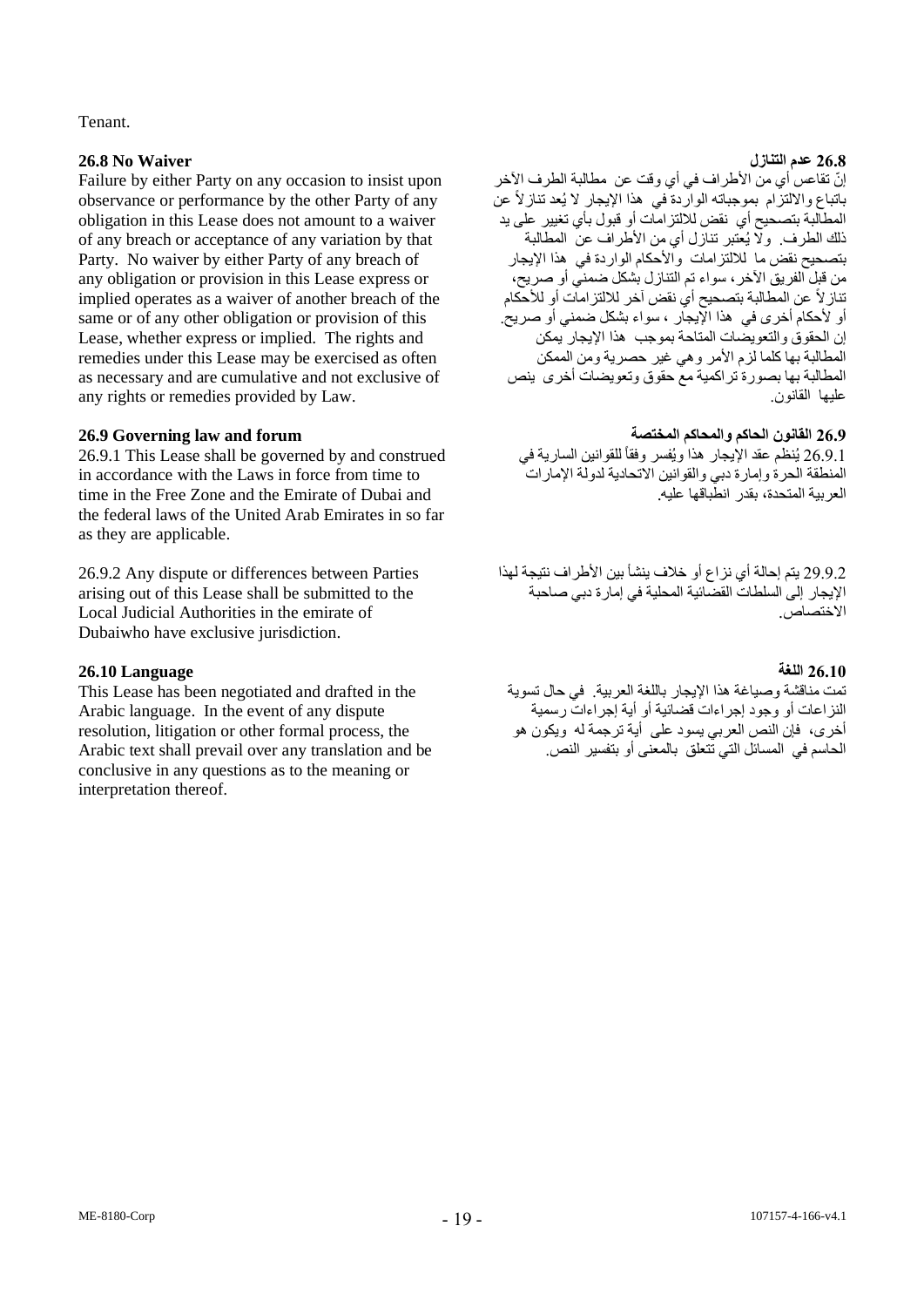### **SCHEDULE 1 Rights and Easements Granted**

1. Subject to any existing or future regulations made by the Lessor and to any temporary interruption for repairs, alterations or replacements, the right for the Tenant and all persons authorised by the Tenant (in common with the Lessor and all persons having a similar right):

(a) of access to and egress from the Premises:

(b) to the passage of any of the Utilities and the passage of water, soil, steam, air, gas, electricity, radio, television, telegraphic and other services and supplies of whatsoever nature, to and from the Premises through any relevant Conduits which are now or may be in, under, or over any other part of the Free Zone, in each case so far as any of the same are necessary for the reasonable use and enjoyment of the Premises; and

(c) to use the Common Areas for use by the Tenant for all proper purposes in connection with the use and enjoyment of the Premises,

provided always that the Lessor reserves the right to alter or close any Common Area.

## **الجدول 1**

**الحقوق واالرتفاقات الممنوحة**

.1 مع مراعاة األنظمة القائمة حالياً أو المستقبلية الصادرة عن المؤجر، ومع مراعاة االنقطاع المؤقت نتيجة لإلصالحات أو التعديالت أو االستبداالت، فإنه يحق للمستأجر وكافة األشخاص المخولين من قبل المستأجر )باإلةافة إلى المؤجر وكافة األشخاص الذين يملكون نفُس الحقوق) ما يلي:<br>(أ) الدخول الي والخر وج من العقار المؤجر ؛

)ب( مرور خدمات المرافق ومرور الماء والتراب والبخار والهواء والغاز والكهرباء وخدمات اإلذاعة والتلفزيون والخدمات البرقية وغير ها من الخدمات والتجهيز ات الأخرى مهما كان نوعها، من وإلى العقار المؤجر عبر القنوات الموجودة حالياً أو التي ستنوجد مستقبلاً، في أو تحت أو فوق أي قسم من المنطقة الحرة، وفي كل حال إلى حد ضروريتها للاستخدام والتمتع المعقول بالعقار المؤجر؛ و

)ج( استخدام المساحات المشتركة من قبل المستأجر لكافة األغراض المناسبة فيما يتعلق باستخدام و التمتع بالعقار المؤجر؛

بشرط احتفاظ المؤجر دائماً بالحق في تعديل أو إغالق أي من المساحات المشتركة.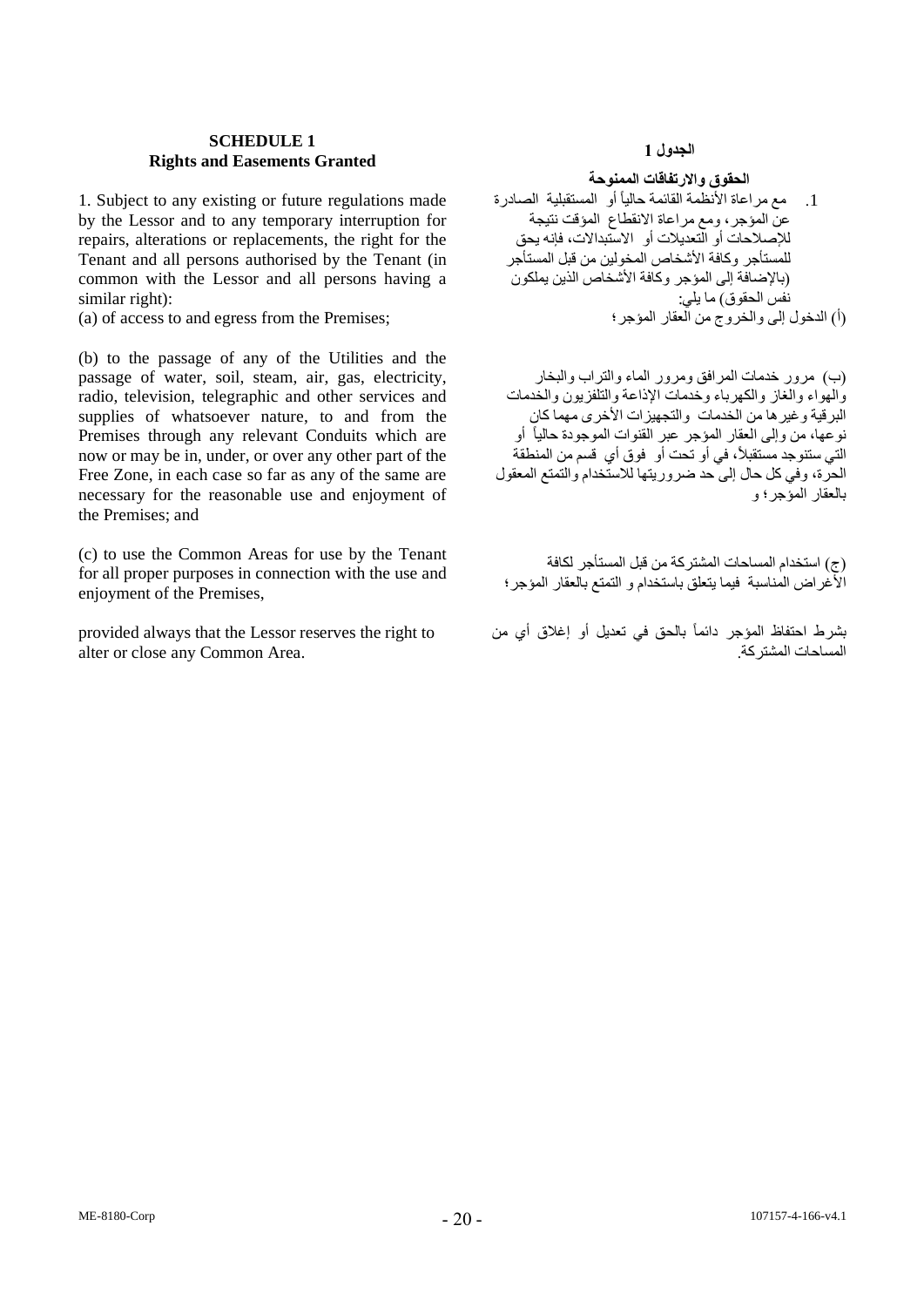### **2 SCHEDULEExceptions and Reservations**

1. The following rights are reserved to the Lessor and the tenants and occupiers of any other parts of the Free Zone and all other persons similarly authorised provided that, in so far as the Law allows, the Lessor shall not be liable to or compensate the Tenant for disturbance or any injury to the Tenant's property or business caused by the exercise of any of the following rights:

1.1 the right to the passage and running of the Utilities through any relevant Conduits which are now, or may at any time be in, under, or over the Premises;

1.2 the right to enter the Premises with all necessary materials, equipment, appliances and workmen in order to:

- (a) inspect, maintain, connect, remove, lay, renew, or execute any works whatsoever to any of the Conduits;
- (b) execute repairs, decorations, alterations or any other works, and to make installations to the Building or to any Adjoining Property;
- (c) to examine the condition of the Premises and to take details of the Lessor's fixtures in them and do anything which the Lessor may do under this Lease;
- (d) to affix and retain on the Premises notices for the sale or re-letting of the Premises; and/or
- (e) for any other purposes connected with the interests of the Lessor in the Free Zone, including valuing or disposing of the Lessor's interests in them;

1.3 the right to erect scaffolding for the purpose of repairing or cleaning any part of the Free Zone or any Adjoining Property, or in connection with the exercise of any of the rights mentioned in this Schedule even though such scaffolding may temporarily restrict the access to, or enjoyment or use of, the Building;

1.4 the right to exercise any powers that may be granted to the Lessor by any Law;

## **الجدول 2**

### **استثناءات و تحفظات**

.1 الحقوق التي سيرد ذكرها فيما يلي هي حقوق حصرية للمؤجر وللمستأجرين و الشاغلين في أماكن أخرى من المنقطة الحرة وكافة األشخاص اآلخرين الذين يحملون تخويالً مماثال،ً بشرط عدم تحمل المؤجر أية مسؤولية أو تعويض تجاه المستأجر، بالحد الذي يسمح به القانون، فيما يتعلق بأي إزعاج أو ةرر يحدث لممتلكات أو أعمال المستأجر نتيجة لممارسة أي من الحقوق التالية:

 1.1 حق مرور و تشغيل المرافق العامة عبر القنوات الموجودة حالياً أو التي قد توجد مستقبلاً في أو تحت أو فوق العقار المؤجر ؛

 1.2 الحق في دخول العقار المؤجر بصحبة كافة المواد والمعدات و الأجهز ة و العّمّال للقيام بالتالي:

)أ( فحص، أو صيانة، أو توصيل، أو إزالة، أو تثبيت، أو تجديد أو تنفيذ أية أعمال مهما كانت في أي من القنوات؛

)ب( عمل اإلصالحات ، أو الديكور، أو التعديالت أوأي أعمال أخرى، و عمل التركيبات في المبنى أو في أي عقار مجاور؛

)ج( فحص حالة العقار المؤجر وتدوين تفاصيل التركيبات العائدة للمؤجر داخل العقار وعمل أي شيء يحق للمؤجر عمله بموجب هذا اإليجار ؛

)د( لصق إخطارات البيع أو إعادة التأجير على العقار المؤجر واالبقاء عليها؛ و/أو

(هـ) كافة الغايات الأخرى المتعلقة بمصالح المؤجر في المنطقة الحرة، بما في ذلك تقييم أو بيع مصالح المؤجر فيها.

1.3 الحق في نصب السقالات لأغراض إصلاح أو تنظيف أقسام المنطقة الحرة أو أي عقار مجاور أو فيما يتعلق بممارسة أي من الحقوق المذكورة في هذا الجدول حتى وإن كانت تلك السقاالت تعيق الدخول إلى واستخدام واالستمتاع بالمبنى بصفة مؤقتة؛

1.4 الحق في ممارسة الصالحيات الممنوحة للمؤجر بموجب القانون؛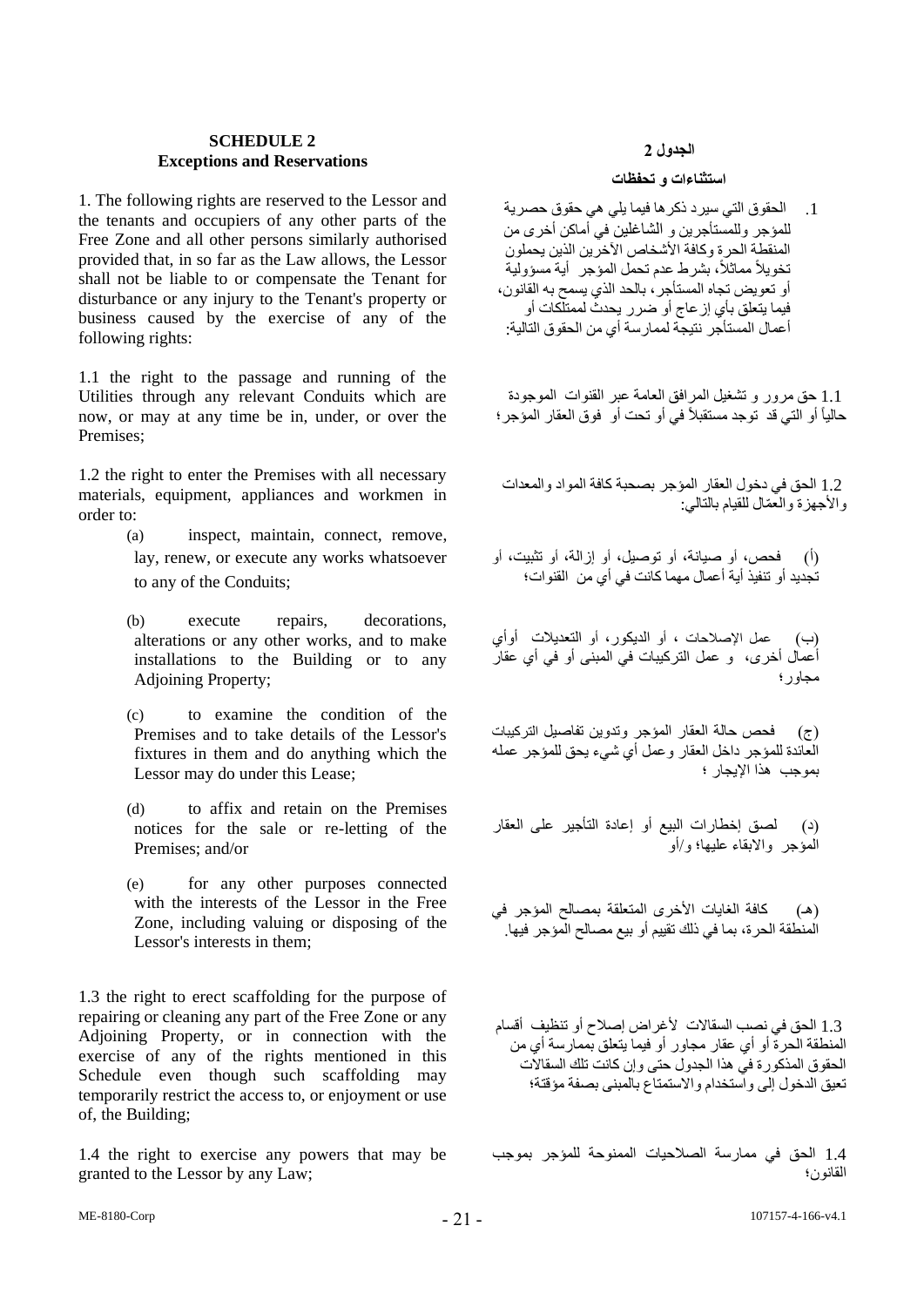1.5 any rights of light, air, support, protection and shelter or other easements and rights now, or after the date of this Lease, belonging to, or enjoyed by, any Adjoining Property; and

1.6 full right and liberty at any time after the date of this Lease to raise the height of, or make any alterations or additions or execute any other works to, any buildings on any Adjoining Property, or to erect any new buildings on any Adjoining Property in such manner as the Lessor shall think fit even though they may affect or interfere with the amenity of, or access to, the Premises or the passage of light and air to the Premises.

1.5 الحقوق بالحصول على الضوء والهواء والدعم والحماية والمأوى وغيرها من الأولويات والحقوق التي تعود لأي عقار مجاور أو يحق له االستمتاع بها سواء في الوقت الحالي أو بعد تاريخ هذا اإليجار ؛ و

1.6 الحق والحرية الكاملين بالقيام في أي وقت بعد تاريخ هذا الإيجار بزيادة ارتفاع أو إدخال تعديلات أو إضـافات أو القيام بأية أعمال أخرى على أي مباني في أي عقار مجاور، أو بناء أي مباني جديدة على أي عقار مجاور بالشكل الذي يراه المؤجر مناسباً حتى وإن أثر ذلك على سبل الراحة الخاصة بالعقار المؤجر أو قابلية الدخول أو وصول الضوء والهواء إليه.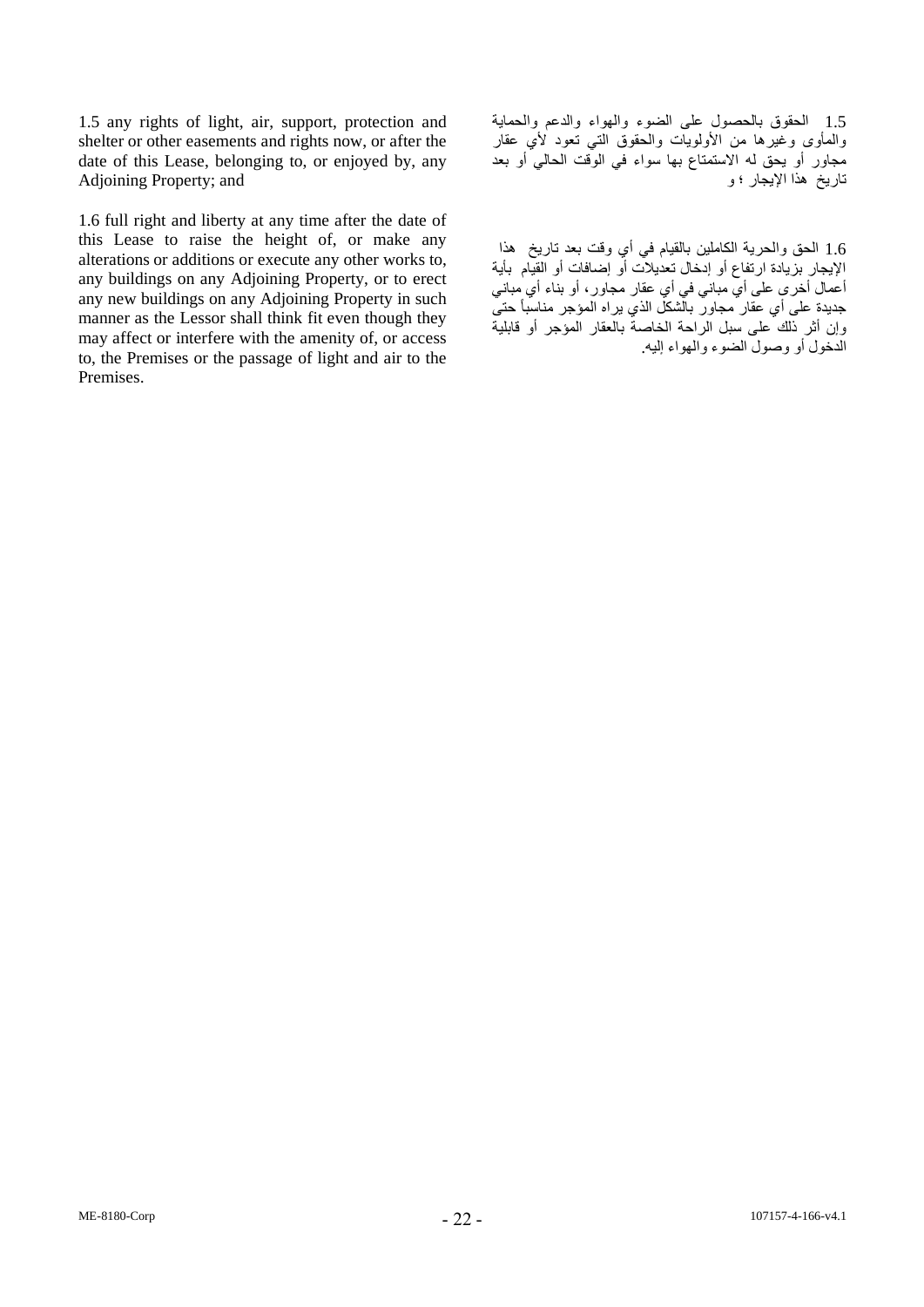### **SCHEDULE 3 Deposit**

1. The Tenant covenants with the Lessor to pay to the Lessor:

(i) المبلغ المودع كتأمين بتاريخ هذا الإيجار ، و (a) the Deposit on the date of this Lease; and

(b) forthwith on written demand from the Lessor and without any deduction or set-off any money required to make up any deficiency from time to time in the amount of the Deposit.

2. يقرّ المستأجر للمؤجر بما يلي: " . 2. The Tenant acknowledges to the Lessor the to acknowledges Te

(a) that the Lessor shall be entitled, without prior reference to the Tenant, to withdraw from the Deposit such money as may be required from time to time in order to make good, or to compensate the Lessor for:

- (i)any non-payment or delay in payment of any sum due to the Lessor under the Lease; and/or
- (ii) any loss or damage suffered by the Lessor as a result of any breach by the Tenant or any covenant or warranty on its part contained in the Lease.
- (iii) any damage (in the Lessor's sole opinion) to the Premises and/or the Common Area.

(b) that any application by the Lessor pursuant to paragraph 2(a)(i) of any part of the Deposit Sum shall not be deemed to be payment of Rent so as to prejudice the Lessor's right of reentry under the Lease.

(c) that the provisions of this Schedule and any right or remedy of the Lessor arising hereunder:

> are in addition to, and not in substitution for, those contained in or arising under the Lease, the Laws or otherwise; and

> shall continue to apply after the expiration or sooner determination of the Lease.

.1 يتعهد المستأجر للمؤجر بتسديد ما يلي:

)ب( كل المبالغ الالزمة إلكمال أي نقص قد يطرأ من وقت آلخر في قيمة مبلغ التأمين، وذلك بعد استالم طلب خطي من المؤجر ودون القيام بأي حسم أو مقاصة.

)أ( بأنه يحق للمؤجر، في حال احتاج من وقت آلخر، سحب أي مبلغ من مبلغ التأمين دون الرجوع للمستأجر وذلك لتعويض المؤجر عن:

)1( عدم الدفع أو التأخر في دفع أية مبالغ مستحقة للمؤجر بموجب هذا اإليجار ؛ و/أو

)2( كل خسارة أو ةرر يتعرض له المؤجر نتيجة لخرق المستأجر لأي من التز اماته أو ضماناته الوار دة في الإيجار .

(3) أي ضرر (وفق تقدير المؤجر وحده) يلحق بالعقار و/أو المساحة المشتركة.

)ب( بأن استخدام المؤجر ألي جزء من مبلغ التأمين بموجب الفقرة (أ) (1) لا يُعتبر سداداً لبدل الإيجار على نحو يمس بحق المؤجر في إعادة الدخول إلى العقار المؤجر بموجب هذا اإليجار.

)ج( بأن أحكام هذا الجدول وأية حقوق أو تعويضات متاحة للمؤجر بموجبه:

هي إضافة على تلك الحقوق والتعويضات المنصوص عليها المضمنة أو الناشئة عن اإليجار أو عن القوانين وليست بديالً عنها؛ و

تبقى سارية بعد انتهاء هذا اإليجار أو إنهائه مبكرا.ً